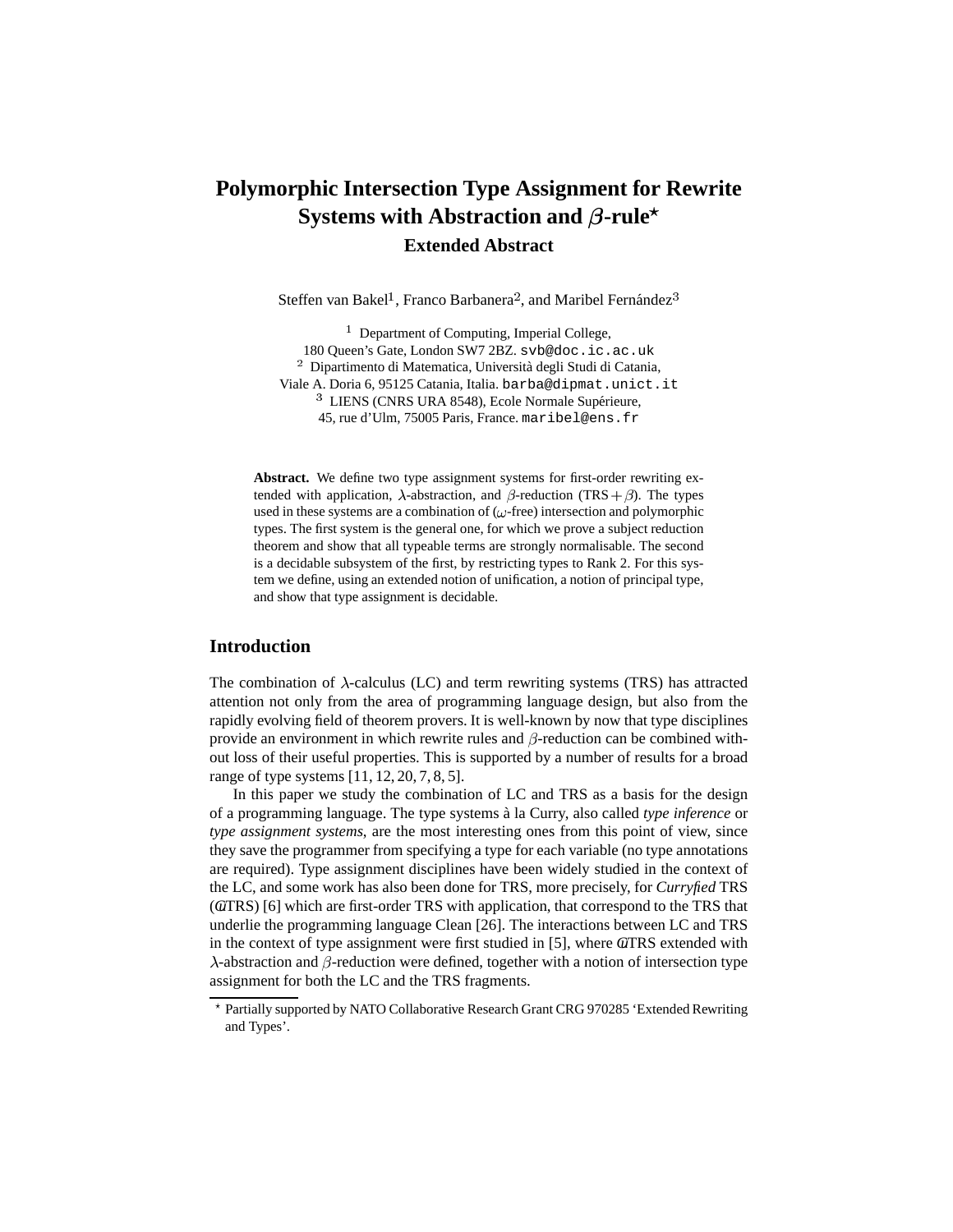Other important features of a type system for a programming language are *polymorphism*, that is, the possibility of using the same program with arguments of different types, and the existence of *principal types*, that is, a type from which all the other types of the term can be derived. The type system of ML has the three properties above, i.e., it is a *polymorphic* type *inference* system with *principal types*, but its polymorphism is limited (some programs that arise naturally cannot be typed). System F [18] provides a much more general notion of polymorphism, but lacks principal types, and type inference is undecidable in general (although it is decidable for some subsystems, in particular if we consider types of rank 2 [21]). Intersection type systems [10] are somewhere in the middle with respect to polymorphism (they provide less polymorphism than System F but more than ML) and principal types can be constructed for typeable terms. But type assignment is again undecidable; decidability is recovered if we restrict ourselves to the rank 2 types [4].

In view of the above results, two questions arise naturally:

- **–** Is the rank 2 combination of System F and the Intersection System also decidable?
- **–** Does it have principal types for all typeable terms?

A system for the LC that combines intersection types and System F with principal types has been studied in [19, 24]. In this paper we extend that system to a combination of LC and *GI*TRS. In other words, we extend the type assignment system of [5] further, adding  $\forall$  as an extra type-constructor (i.e. explicit polymorphism). Although extending the set of types by adding  $\forall$  does not extend the expressivity of the system in terms of typeable terms, the set types of assignable types increases, and types can better expressthe behaviour of terms (see [13]). The resulting system has the expected properties: Subject Reduction, and Strong Normalization when the rewrite rules use a limited form of recursion (inspired by the General Schema of Jouannaud and Okada [20]). The proof of the latter follows the method of Tait-Girard's reducibility candidates, extended in order to take the presence of (higher-order) algebraic rewriting into account.

We also answer the first question in the affirmative. The restriction to types of rank 2 of the combined system of polymorphic and intersection types is decidable. This restricted system can be seen as a combination of the systems considered in [4] and [21]. The combination istwofold: not only the type systems of those two papers are combined (resp. intersection and polymorphic types of Rank 2), but also their calculi are combined (resp. *Cu*TRS and LC). In our Rank 2 system each typeable term has a principal type such that every type derivable for the term can be seen as an instance (under suitable operations) of the type. This is the case also in the Rank 2 intersection system of [4], but not in the Rank 2 polymorphic system of [21]. For the latter, a type inference algorithm of the same complexity of that of ML was given in [22], where the problems that occur due to the lack of principal types are discussed in detail.

This paper is organised as follows: In Section 1 we define TRS with application,  $\lambda$ -abstraction and  $\beta$ -reduction (TRS +  $\beta$ ), and in Section 2 the type assignment system. Section 3 deals with the strong normalization property for typeable terms. In Section 4 we present the restriction of the general type assignment system to Rank 2.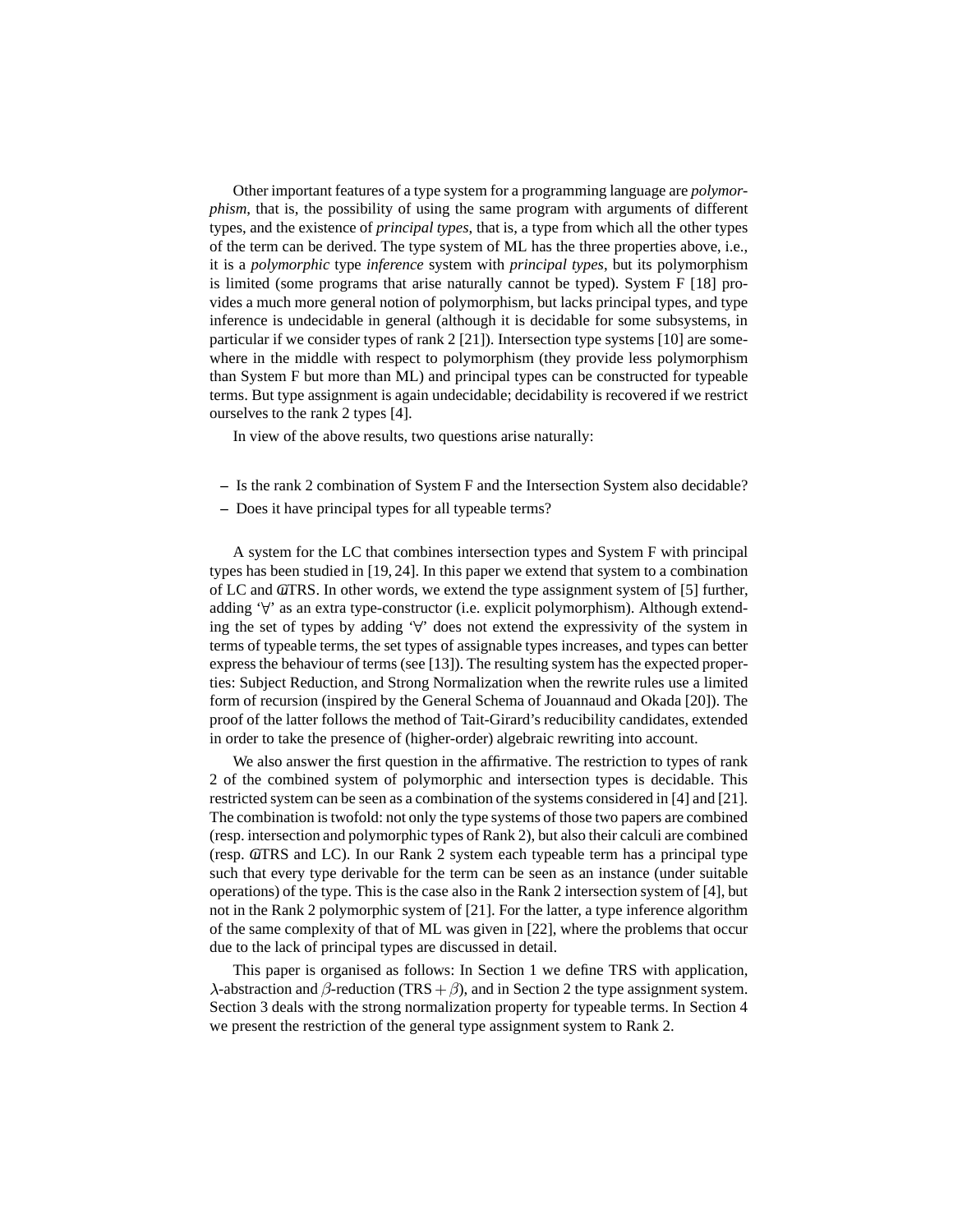# **1 Term Rewriting Systems with**  $\beta$ **-reduction**

We present a combination of Lambda Calculus with Algebraic Rewriting, obtained by extending first-order TRS with notions of application and abstraction, and  $\beta$ -reduction. We can look at such calculi also as extensions of the Curryfied Term Rewriting Systems ( $\alpha$ TRS) considered in [6], by adding  $\lambda$ -abstraction and a  $\beta$ -reduction rule. We assume the reader to be familiar with LC [9] and refer to [23, 14] for rewrite systems.

We consider terms built from a set  $\mathcal X$  of variables, a set  $\mathcal F$  of function symbols, application ( $Ap$ ) and  $\lambda$ -abstraction, modulo  $\alpha$ -conversion, as usual. A *context* is a term with a hole, and it is denoted, as usual, by  $C \mid A \mid A$  *lambda term* is a term not containing function symbols. An *algebraic term* is a term containing neither  $\lambda$  nor  $Ap$ . The set of *free variables* of a term t is defined as usual, and denoted by  $FV(t)$ .

To denote a term-substitution, we use capital characters like 'R', instead of Greek characters like ' $\sigma$ ', which will be used to denote types. Sometimes we use the notation  $\{x_1 \mapsto t_1, \dots, x_n \mapsto t_n\}$ . We write  $t^R$  for the result of applying the term-substitution R to t. Reductions are defined through rewrite rules together with a  $\beta$ -reduction rule.

**Definition 1 (Reduction).** A *rewrite rule* is a pair  $(l, r)$  of terms, written  $l \rightarrow r$ . Three conditions are imposed:  $l \notin \mathcal{X}$ , l is an algebraic term, and  $FV(r) \subseteq FV(l)$ . The  $\beta$ -rule is defined by:  $Ap(\lambda x.t, u) \rightarrow_{\beta} t^{\{x \mapsto u\}}$ . A rewrite rule  $l \rightarrow r$  determines a set of *rewrite steps*  $C[I^R] \rightarrow C[r^R]$  for all term-substitutions R and contexts  $C[$ . Likewise, for any t and u,  $C[Ap(\lambda x.t, u)] \rightarrow_{\beta} C[t^{\{x \mapsto u\}}]$ . Concatenating rewrite steps we have *rewrite sequences*  $t_0 \to t_1 \to t_2 \to \cdots$  If  $t_0 \to \cdots \to t_n$   $(n \ge 0)$  we also write  $t_0 \rightarrow^* t_n$ , and  $t_0 \rightarrow^* t_n$  if  $t_0 \rightarrow^* t_n$  in one step or more.

A *Term Rewriting System with*  $\beta$ *-reduction rule* (TRS  $+ \beta$ ) is defined by a set **R** of rewrite rules.

Note that, in contrast with GUTRS, the rewrite rules considered in this paper may contain  $\lambda$ -abstractions in the right-hand sides. We take the view that in a rewrite rule a certain symbol is defined: F is *a defined symbol*, if there is a rewrite rule  $F(t_1, \ldots, t_n) \rightarrow$  $r \nvert Q \in \mathcal{F}$  is called a *constructor* if Q is not a defined symbol. Notice that Ap cannot be a defined symbol since it cannot appear in the left-hand side of a rewrite rule.

A TRS  $+\beta$  is strongly normalizing, or terminating, if all the rewrite sequences are finite. It is confluent if for all t such that  $t \rightarrow^* u$  and  $t \rightarrow^* v$ , there exists s such that  $u \rightarrow^* s$  and  $v \rightarrow^* s$ .

**Example 2.** The following is a set of rewrite rules that defines the functions append and map on lists and establishes the associativity of append. The function symbols nil and cons are constructors.

$$
\text{append (nil}, l) \rightarrow l
$$
\n
$$
\text{append (cons } (x, l), l') \rightarrow \text{cons } (x, \text{append } (l, l'))
$$
\n
$$
\text{append (append } (l, l'), l'') \rightarrow \text{append } (l, (\text{append } (l', l''))
$$
\n
$$
\text{map } (f, \text{nil}) \rightarrow \text{nil}
$$
\n
$$
\text{map } (f, \text{cons } (y, l)) \rightarrow \text{cons } (Ap (f, y), \text{map } (f, l))
$$

Since variables in TRS +  $\beta$  can be substituted by  $\lambda$ -expressions, we obtain the usual functional programming paradigm, extended with definitions of operators and data structures.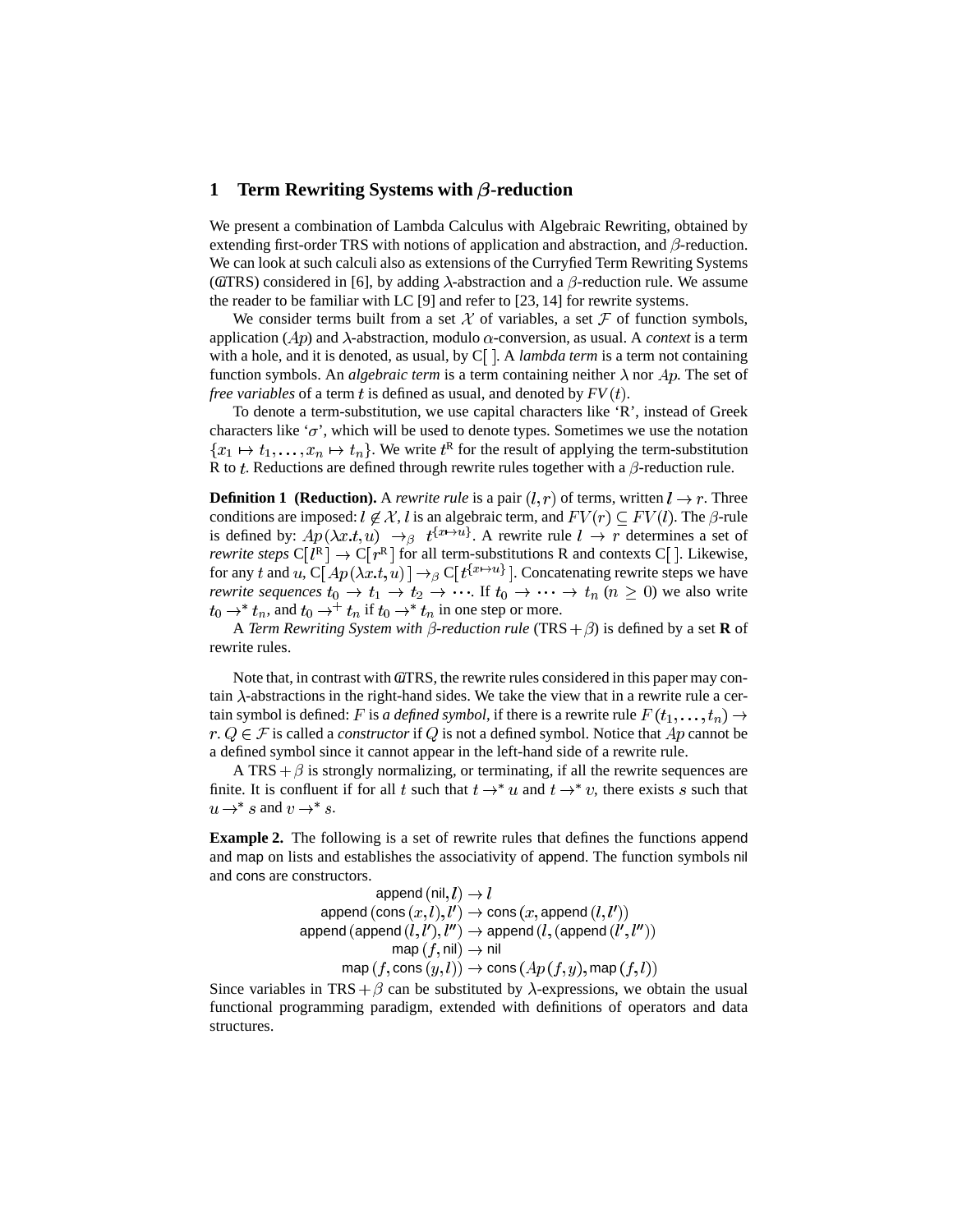# **2 A** Polymorphic Intersection System for TRS  $+ \beta$

We define a type assignment system for  $TRS + \beta$ , that can be seen as an extension (by adding  $\forall$  of the intersection system presented in [5]. We use polymorphic strict intersection types, defined over a set of type-variables and sorts (type constants). The  $\forall$ -free,  $\lambda$ -free fragment of this system corresponds to the system studied in [6]. If sorts are not taken into account, the  $\forall$ -free LC-fragment of our type assignment system corresponds to the system presented in [3], and the intersection-free LC-fragment to System F [18].

For LC, a type assignment system that combines intersection types with polymorphic types has been defined in [19] and its principal type property has been studied in [24]. As far as types are concerned, the difference between our system and the latter is that we add constant types, and use *strict* intersection types [3] (i.e. an intersection type cannot be the right-hand side of an arrow type). The restriction to strict intersection types simplifies the typing procedures and does not affect the typing power of the system, because any term typeable in the full intersection type discipline can be given a strict type and vice-versa. We assume the reader to be familiar with intersection type assignment systems, and refer to [10, 1, 3] for more details.

#### **2.1 Types**

**Definition 3** (Types). Let  $V = \Phi \oplus A$  be a set of *type-variables*, where  $\Phi = {\varphi_0, \varphi_1, \ldots}$ is the set of *free* variables, and  $A = {\alpha_0, \alpha_1, \ldots}$  the set of *bound* variables. Let  $\mathcal{S} = \{s_0, s_1, \ldots\}$  be a set of sorts.  $\mathcal{T}_s$ , the set of *polymorphic strict types*, and  $\mathcal{T}$ , the set of *polymorphic strict intersection types*, are defined by mutual induction:

$$
\mathcal{T}_s ::= \varphi \mid \alpha \mid s \mid (\mathcal{T} \to \mathcal{T}_s) \mid \forall \alpha. \mathcal{T}_s[\alpha/\varphi]
$$
  

$$
\mathcal{T} ::= (\mathcal{T}_s \cap \dots \cap \mathcal{T}_s)
$$

For various reasons (definition of operations on types, definition of unification), we distinguish syntactically between free type-variables (in  $\Phi$ ) and bound type-variables (in  $\mathcal{A}$ ). As usual ' $\rightarrow$ ' associates to the right, and ' $\cap$ ' binds stronger than ' $\rightarrow$ ', which binds stronger than 'V'; so  $\rho \cap \mu \rightarrow \forall \alpha.\gamma \rightarrow \delta$  stands for  $((\rho \cap \mu) \rightarrow (\forall \alpha.(\gamma \rightarrow \delta)))$ . Also  $\forall \overline{\alpha}.\sigma$  is used as abbreviation for  $\forall \alpha_1 \cdot \forall \alpha_2 \dots \forall \alpha_n \cdot \sigma$ , and we assume that each variable is bound at most once in a type (renaming if necessary). In the meta-language, we denote by  $\sigma[\tau/\varphi]$  (resp.  $\sigma[\tau/\alpha]$ ) the substitution of the type-variable  $\varphi$  (resp.  $\alpha$ ) by  $\tau$  in  $\sigma$ .

 $FV(\sigma)$ , the set of *free variables* of a type  $\sigma$  is defined as usual (note that by construction,  $FV(\sigma) \subset \Phi$ ). A type is called *closed* if it contains no free variables, and *ground* if it contains no variables at all.

**Definition 4** (Relations on types). On  $T$ , the pre-order (i.e. reflexive and transitive relation)  $\leq$  is defined by:

$$
\forall n \geq 1, \forall 1 \leq i \leq n \ [\sigma_1 \cap \cdots \cap \sigma_n \leq \sigma_i] \qquad \sigma \leq \tau \Rightarrow \forall \alpha. \sigma[\alpha/\varphi] \leq \forall \alpha. \tau[\alpha/\varphi]
$$
  
\n
$$
\forall \alpha. \sigma \to \tau \leq \sigma \to \forall \alpha. \tau, (\alpha \text{ not in } \sigma) \qquad \forall \alpha. \sigma \leq \sigma[\tau/\alpha]
$$
  
\n
$$
\rho \leq \sigma \& \tau \leq \mu \Rightarrow \sigma \to \tau \leq \rho \to \mu \qquad \sigma \leq \forall \alpha. \sigma, (\alpha \text{ is fresh})
$$
  
\n
$$
\forall n \geq 1, \forall 1 \leq i \leq n \ [\sigma \leq \sigma_i] \Rightarrow \sigma \leq \sigma_1 \cap \cdots \cap \sigma_n
$$

The equivalence relation  $\sim$  is defined by:  $\sigma \sim \tau \iff \sigma \leq \tau \leq \sigma$ . We work with types modulo  $\sim$ .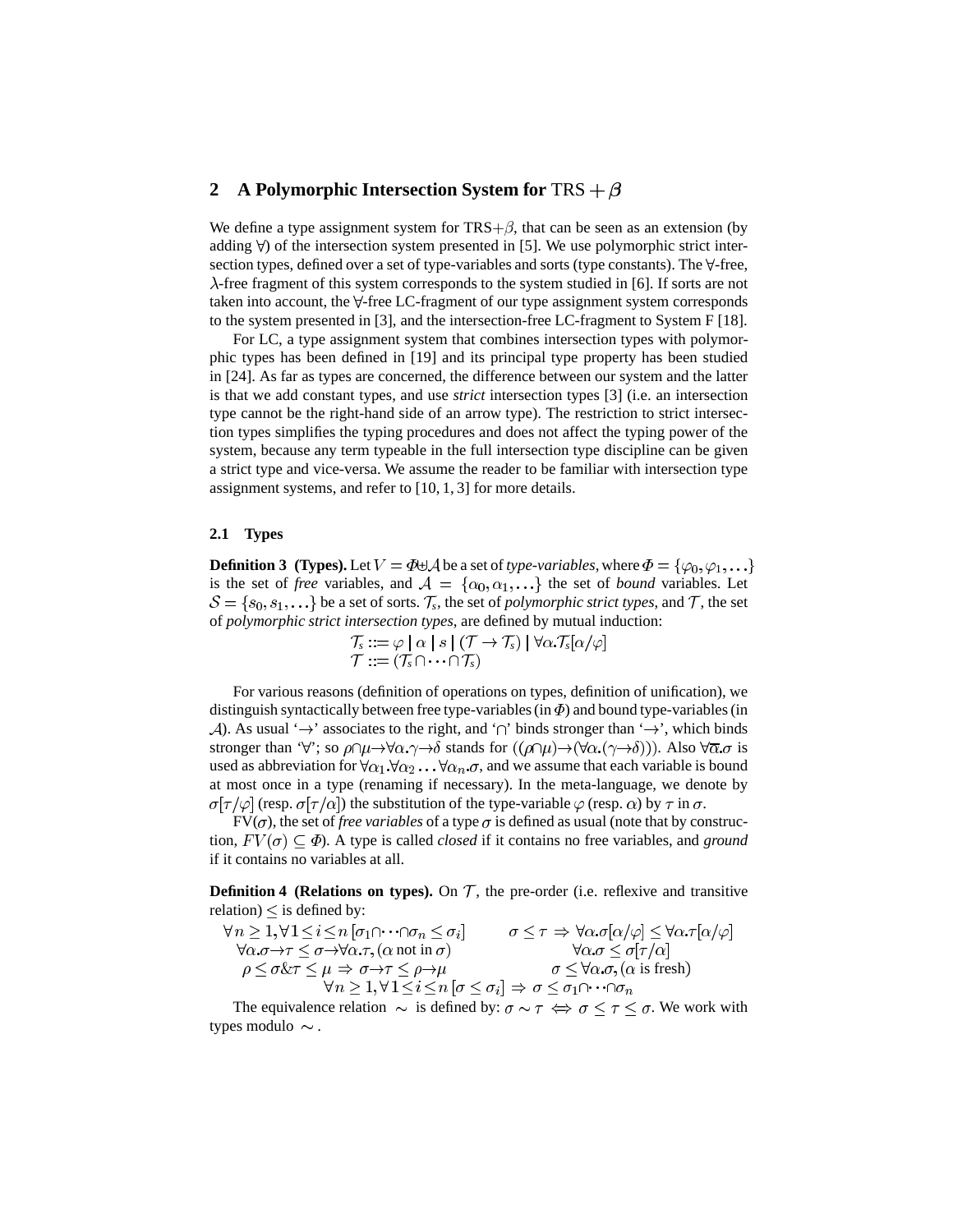To obtain a notion of type assignment that is a true extension of System F, the  $\forall$  typeconstructor is allowed to occur on the right of an arrow, so a type like  $\sigma \rightarrow \forall \alpha \tau$  is welldefined. Also note that we cannot quantify intersection types, but we have equivalent types of the form  $(\forall \alpha.\sigma_1) \cap (\forall \alpha.\sigma_2)$ .

#### **2.2 Type assignment**

#### **Definition 5 (Statement and Basis).**

- 1. A *statement* is an expression of the form  $t:\sigma$ , where  $\sigma \in \mathcal{T}$ . The term t is the *subject* and  $\sigma$  the *predicate* of  $t:\sigma$ .
- 2. A *basis* is a set of statements with only distinct variables as subjects.
- 3. For bases  $B_1, \ldots, B_n$ ,  $\Pi\{B_1, \ldots, B_n\}$  is the basis defined by:  $x:\sigma_1 \cap \cdots \cap \sigma_m \in$  $I\{B_1,\ldots,B_n\}$  if and only if  $\{x:\sigma_1,\ldots,x:\sigma_m\}$  is the (non-empty) set of all statements about x that occur in  $B_1 \cup \cdots \cup B_n$ .
- 4. We extend  $\leq$  and  $\sim$  to bases by:  $B \leq B'$  if and only if for every  $x:\sigma' \in B'$  there is an  $x:\sigma \in B$  such that  $\sigma \leq \sigma'$ , and  $B \sim B'$  if and only if  $B \leq B' \leq B$ .

We will often write  $B, x:\sigma$  for the basis  $\Pi\{B, \{x:\sigma\}\}\,$ , when x does not occur in B, and write  $B\setminus x$  for the basis obtained from B by removing the statement that has x as subject.

To assign types to terms we are going to consider an *environment*, and we will define type assignment in such a way that the types used for each occurrence of a function symbol will be consistent with the type provided for it by the environment.

#### **Definition 6** (**Environment**). An *environment* is a mapping  $\mathcal{E}: \mathcal{F} \to \mathcal{T}_s$ .

As an abstraction of a type derivation for a term t we will use a triple  $\langle B, \tau, E \rangle$ where  $B$  is a basis,  $\tau$  a type, and  $E$  a set of types. These represent the types in a derivation that are affected by the operations we define below. In order to obtain valid instances of the types provided by the environment we are going to use *operations* on types (that extend to triples  $(B, \tau, E)$ ). In type systems based on arrow types with typevariables, the operation of *substitution* generates all the valid instances of a given type. In a system with intersection types, all the intersections of those instances should also be considered valid instances, which means that substitution alone is not enough to generate all the instances of a given type. We will also use *expansion*, which replaces (sub)types by the intersection of a number of renamed copies of that type, and *lifting*, which replaces basis and type by a smaller basis and a larger type, in the sense of  $\leq$ (see [2] for details). These operations are standard in type systems with intersection types, we will extend them to take into account the presence of universal quantifiers.

The operation of lifting can be used not only to eliminate intersections but also quantifiers, since our  $\leq$  relation takes into account universal quantifiers. We will introduce a fourth operation, called *closure*, to deal with the introduction of universal quantifiers.

**Definition 7.** The *substitution* ( $\varphi \mapsto \rho$ ) :  $\mathcal{T} \to \mathcal{T}$ , where  $\varphi$  is a type-variable in  $\Phi$  and  $\rho \in \mathcal{T}_s$ , applied to  $\sigma$  replaces all the occurrences of  $\varphi$  in  $\sigma$  by  $\rho$ . Substitutions extend to bases and triples in the natural way.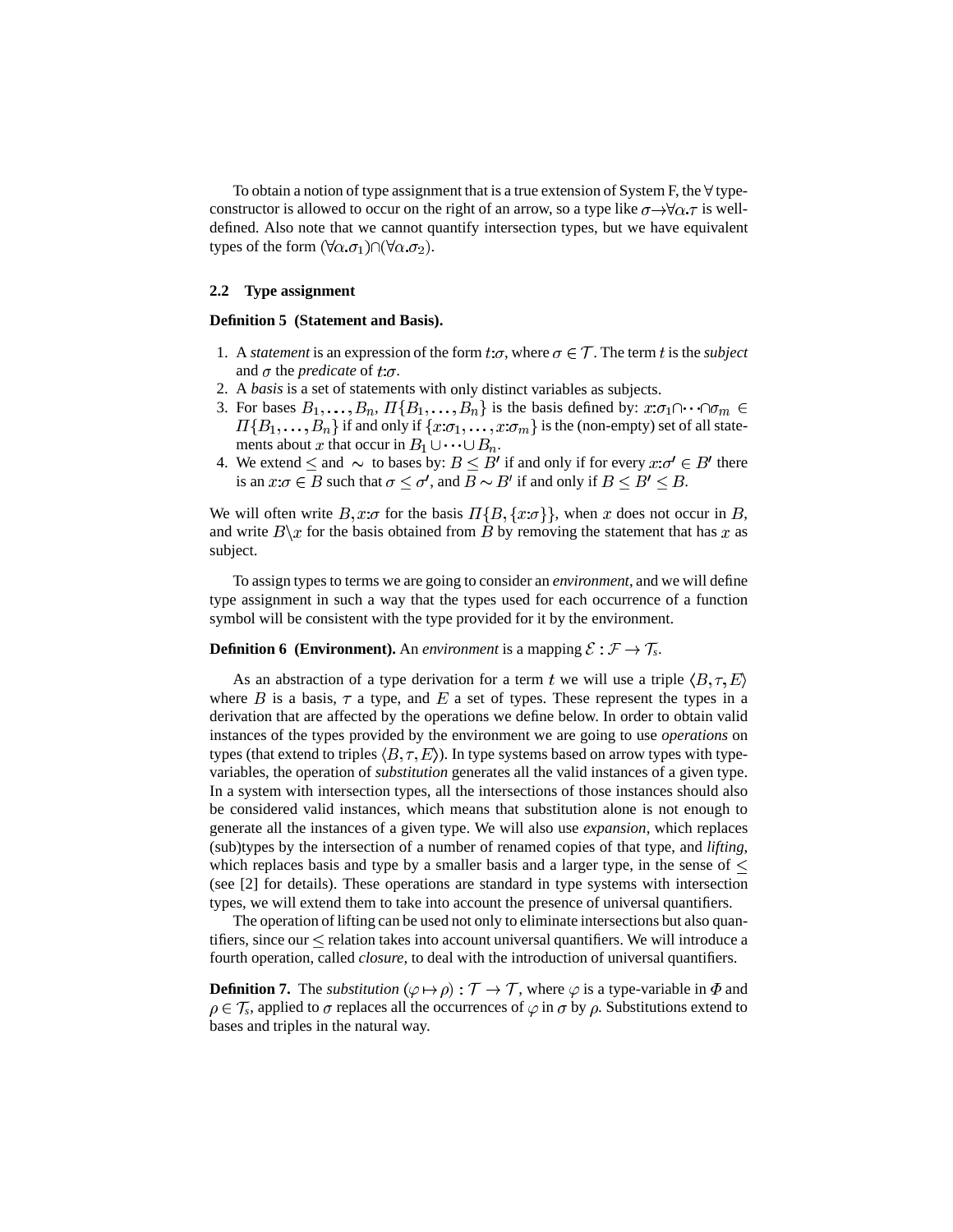The operation of expansion deals with the replacement of a subtype of a type by an intersection of a number of renamed copies of that subtype. An expansion is determined by a pair  $\langle \mu, n \rangle$  which indicates the subtype to be expanded and the number of copies that have to be generated. When a subtype is expanded new type variables are generated, and other subtypes might be affected (e.g. the expansion of  $\tau$  in  $\sigma \rightarrow \tau$  might affect also  $\sigma$ : intuitively, each renamed copy of  $\tau$  will have an associated copy of  $\sigma$ ; see [28] for a detailed explanation). Ground types are not affected by expansions since all renamed copies coincide (and  $\sigma \cap \sigma \sim \sigma$ ). Before applying an operation of expansion, we need then to compute the set of types that will be affected by it, which is done with respect to a given triple  $\langle B, \tau, E \rangle$ .

Two different definitions of expansion appear in the literature for LC, depending on whether one uses a set of types (see e.g. [28]) or a set of type variables (see e.g. [3]) to characterise the set of types affected by the expansion. We will consider the definition given by Ronchi della Rocca and Venneri [28] for full intersection types without sorts and universal quantifiers, and adapt it to our system. The extension to deal with types containing sorts has already been done in [15], here we add quantifiers. For an expansion  $\langle \mu, n \rangle$  and a triple  $\langle B, \sigma, E \rangle$ , an associated set  $\mathcal{L}_{\mu}(\langle B, \sigma, E \rangle)$  of types is computed, and the types modified by the expansion are those that 'end' with a type in this set. The notion of *last subtypes* in a strict type plays an important rôle in this operation.

**Definition 8.** The set of *last subtypes* of a type  $\tau \in \mathcal{T}_s$ , denoted by *last*  $(\tau)$ , is defined by:

- $-$  For a type variable  $\varphi$ , *last*  $-$  For a sort *s*, *last*
- $-$  *last*  $(\sigma \rightarrow \rho) = {\sigma \rightarrow \rho} \cup last$  $(\forall \alpha . \sigma) = \{\forall \alpha . \sigma\} \cup last$

Note that for types of the form  $\forall \alpha \cdot \sigma$ ,  $\sigma$  is not a well-formed subtype according to our convention (free variables must belong to  $\Phi$ ). For this reason we consider a mapping  $\mathcal{A} \rightarrow \Phi$  that associates to each  $\alpha$  a different fresh  $\varphi_{\alpha} \in \Phi$ , and rename  $\alpha$  in  $\sigma$ , using  $\varphi_{\alpha}$ . In this way we can define subtypes of types in  $\mathcal T$ , as usual.

The definition of expansion, already non-trivial in the intersection system, becomes quite involved in the presence of universal quantifiers. We define it in three steps. First we compute the set  $\mathcal L$  of types affected by the expansion. Then we see which are the variables that will need to be renamed. Finally, to apply an expansion to a type  $\tau$ , we traverse  $\tau$  top-down searching for maximal subtypes whose last subtypes are in  $\mathcal L$  or have an instance (obtained by replacing bound variables by types) in  $\mathcal L$ . Those subtypes of  $\tau$  will be replaced by intersections of renamed copies.

**Definition 9** (Expansion in T). Let  $\mu$  be a type in  $\mathcal{T}, n > 2$ , B a basis,  $\sigma \in \mathcal{T}$  and E a set of types in  $\mathcal T$  (we assume that each variable is bound at most once in  $\mu$ ,  $B$ ,  $\sigma$ ,  $E$ ). The pair  $\langle \mu, n \rangle$  determines an *expansion Ex* with respect to  $\langle B, \sigma, E \rangle$ , defined as follows.

- 1. Let  $\mathcal{L}_{\mu}(\langle B,\sigma, E \rangle)$  be the set of types defined by:
	- (a) Any non-closed strict subtype of  $\mu$  is in  $\mathcal{L}_{\mu}(\langle B, \sigma, E \rangle)$ .
	- (b) Let  $\tau$  be a non-closed strict (sub)type occurring in  $\langle B, \sigma, E \rangle$ . If  $\tau'$  is a most general instance (with respect to the universal quantifiers) of  $\tau$  such that  $last(\tau') \cap \mathcal{L}_{\mu}(\langle B, \sigma, E \rangle) \neq \emptyset$ , then  $\tau' \in \mathcal{L}_{\mu}(\langle B, \sigma, E \rangle)$ .
	- (c) Any non-closed proper strict subtype of  $\tau \in \mathcal{L}_{\mu}(\langle B, \sigma, E \rangle)$  is in  $\mathcal{L}_{\mu}(\langle B, \sigma, E \rangle)$ .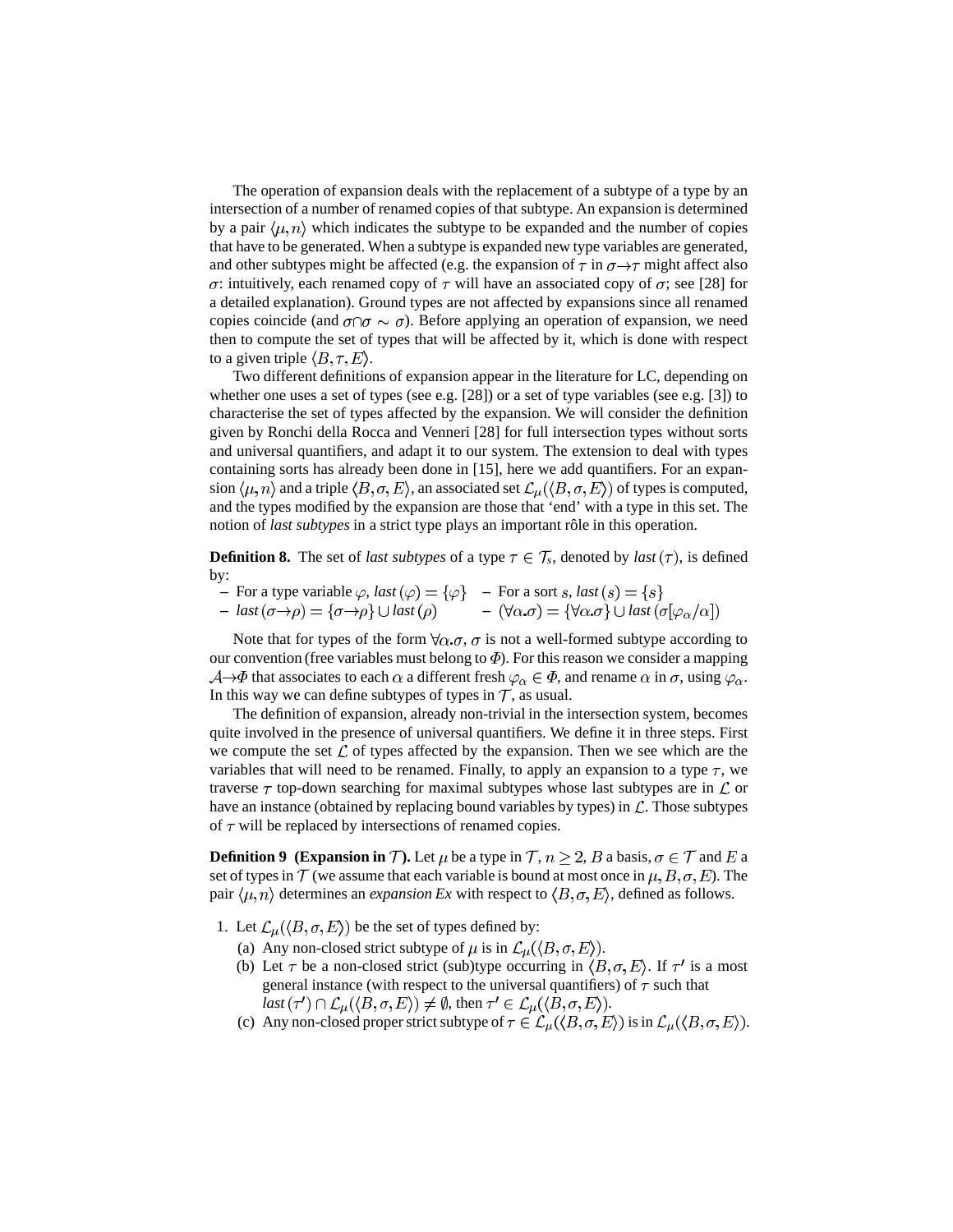- 2. Let  $\mathcal{V}_{\mu}(\langle B,\sigma,E\rangle) = \{\varphi_1,\ldots,\varphi_m\}$  be the set of free type variables occurring in  $B, \sigma, \mu, E$  that appear in  $\mathcal{L}_{\mu}(\langle B, \sigma, E \rangle)$ , and let  $S_i$   $(1 \leq i \leq n)$  be the substitution that replaces every  $\varphi_j$  by a fresh variable  $\varphi_j^i$ , and every  $\alpha_j$  and  $\varphi_{\alpha_j}$  by  $\alpha_j^i$  (actually,  $S_i$  is not a substitution according to our definition, it is just a renaming).
- 3. For any  $\tau \in \mathcal{T}$  (without loss of generality we assume that its bound variables are disjoint with those of  $\mu$ , *B*,  $\sigma$ ,  $\tau$ , *E*), *Ex*( $\tau$ ) is obtained by traversing  $\tau$  topdown and replacing, in  $\tau$ , a maximal non-closed subtype  $\beta$  such that there exists a most general instance (w.r.t. the universal quantifiers)  $\beta'$  of  $\beta$  with *last* ( $\beta'$ )  $\cap$  $\mathcal{L}_{\mu}(\langle B,\sigma,E\rangle)\neq\emptyset$ 
	- (a) by  $S_1(\beta) \cap \cdots \cap S_n(\beta)$  if  $\beta' = \beta$ ,
	- (b) otherwise by
		- $\bigcap_{1 \leq j \leq p} (S_1(\beta'_j) \cap \cdots \cap S_n(\beta'_j) \cap \forall \overline{S_i(\overline{\alpha})} \mathbb{E}_x(\rho[\overline{c_j}/\overline{\alpha}])[\overline{\alpha}/\overline{c_j}])$

if  $\beta = \forall \overline{\alpha} \rho$ ,  $\beta'_i$  ( $1 \leq j \leq p$ ) are all the most general instances of  $\beta$  satisfying the condition, and  $\overline{c_j}$  are fresh constants replacing the variables instantiated in the instance  $\beta_i'$  of  $\beta$ .

Expansions extend to triples representing type derivations in the natural way.

Some explanations are in order. The result of an operation of expansion is not unique because it depends on the choice of new variables in part 2 of the definition; but it is unique modulo renaming of variables (and this is sufficient for our purpose). It is always a type in  $\mathcal T$ : we never introduce an intersection at the right-hand side of an arrow type, and never quantify an intersection type (see part 3). A type might be affected by an expansion even if its free variables are disjoint with those of the subtype to be expanded. The reason is that universally quantified variables represent an infinite set of terms (their instances), so if one instance is affected, the whole type is affected. If we are applying an expansion operation to a universally quantified type, some instances may be expanded (if their last subtypes are in the set of computed types) whereas others are not (if their last subtypes are not in the set of computed types). In this case the expansion of the universally quantified type will be the intersection of the expansions of each class of instances. Since there is only a finite set of computed types, the operation is well defined.

**Example 10.** Let  $\gamma$  be  $(\varphi_1 \rightarrow \varphi_2) \rightarrow (\varphi_3 \rightarrow \varphi_1) \rightarrow \varphi_3 \rightarrow \varphi_2$ , and *Ex* be the expansion determined by  $\langle \varphi_1, 2 \rangle$  with respect to  $\langle \emptyset, \gamma, \emptyset \rangle$ . Then  $\mathcal{L}_{\varphi_1}(\langle \emptyset, \gamma, \emptyset \rangle) = {\varphi_1, \varphi_3 \rightarrow \varphi_1, \varphi_3}$ ,  $\mathcal{V}_{\varphi_1}(\langle \emptyset, \gamma \rangle) = \{\varphi_1, \varphi_3\}$ , and (to save space, we write  $i \in \mathcal{I}$  instead of  $\varphi_i^j$ )

$$
Ex(\gamma)=\left(\left(\begin{smallmatrix}1&1\\1&1\end{smallmatrix}\right)\rightarrow_2\right)\rightarrow \left(\left(\begin{smallmatrix}1&1\\3&1\end{smallmatrix}\right)\cap\left(\begin{smallmatrix}2&2\\3&1\end{smallmatrix}\right)\right)\rightarrow \left(\begin{smallmatrix}1&1\\3&1\end{smallmatrix}\right)\rightarrow_2.
$$

Let now  $\gamma$  be  $\forall \alpha_2 \forall \alpha_3$ .  $(1 \rightarrow \alpha_2) \rightarrow (\alpha_3 \rightarrow 1) \rightarrow \alpha_3 \rightarrow \alpha_2$ , and *Ex* be the same expansion. Then  $\mathcal{L}_1(\langle \emptyset, \gamma, \emptyset \rangle) = \{_1, \forall \alpha_3 \cdot (\alpha_1 \to 1) \to (\alpha_3 \to 1) \to \alpha_3 \to \alpha_1, (\alpha_1 \to 1) \to (\alpha_3 \to 1) \to \alpha_3 \to \alpha_1,$  $_1\rightarrow_{1,\alpha_3}\rightarrow_{1,\alpha_3}$ , and

$$
Ex(\gamma) = (\forall \alpha_3 \cdot (\frac{1}{1} \rightarrow \frac{1}{1}) \rightarrow (\alpha_3 \rightarrow \frac{1}{1}) \rightarrow \alpha_3 \rightarrow \frac{1}{1}) \cap (\forall \alpha_3 \cdot (\frac{2}{1} \rightarrow \frac{2}{1}) \rightarrow (\alpha_3 \rightarrow \frac{2}{1}) \rightarrow \alpha_3 \rightarrow \frac{2}{1}) \cap (\forall \alpha_2 \forall \alpha_3^1 \forall \alpha_3^2 \cdot (\frac{1}{1} \cap \frac{2}{1} \rightarrow \alpha_2) \rightarrow ((\alpha_3^1 \rightarrow \frac{1}{1}) \cap (\alpha_3^2 \rightarrow \frac{2}{1})) \rightarrow \alpha_3^1 \cap \alpha_3^2 \rightarrow \alpha_2).
$$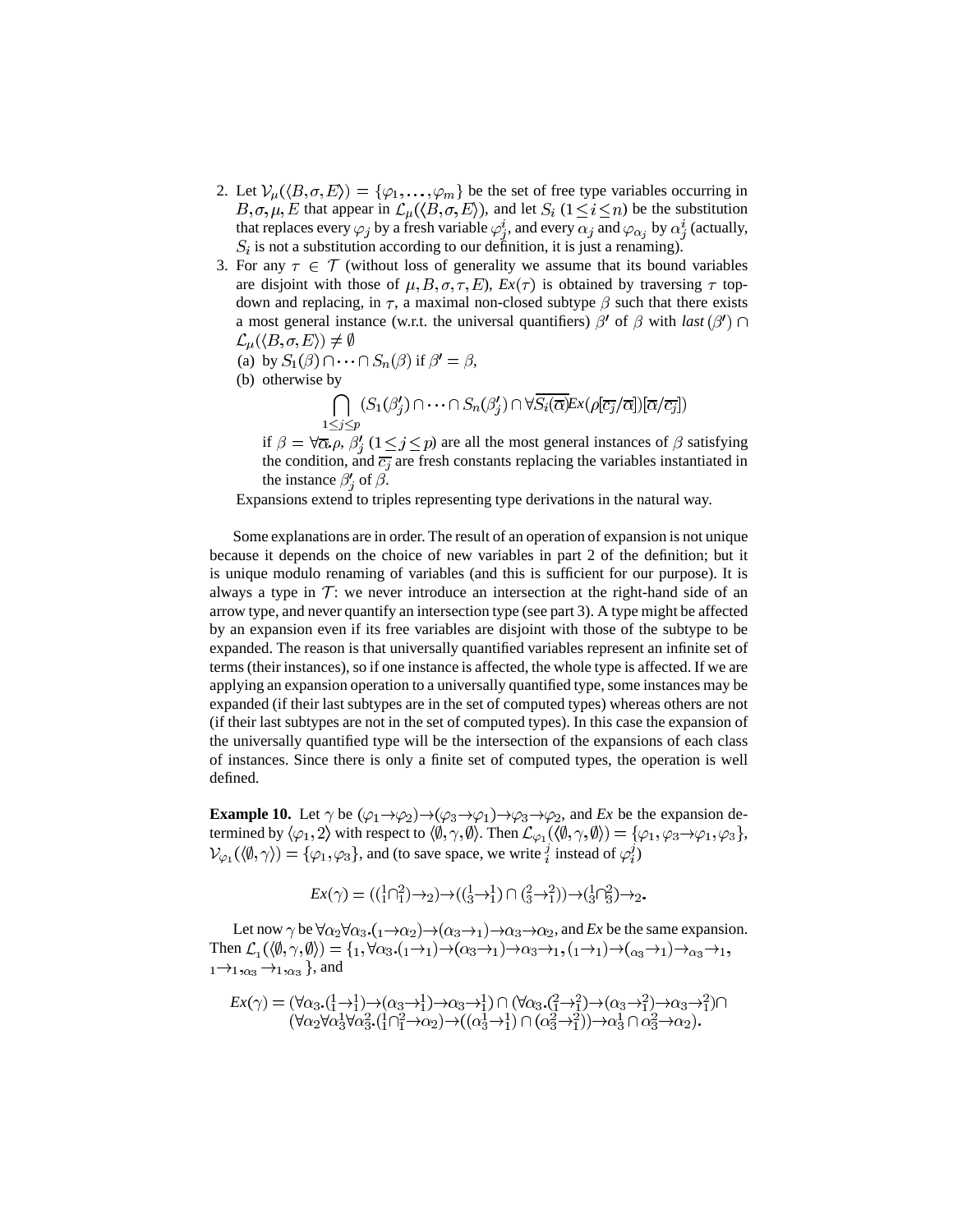For types in  $T$  without sorts and  $\forall$ , the operation of expansion defined by Ronchi della Rocca and Venneri [28] gives the same results as ours, modulo the relation  $\sim$ defined for full intersection types (but the representatives of equivalence classes chosen in [28] are not always types in  $\mathcal{T}$ ).

The operation of lifting allows us to eliminate intersections and universal quantifiers, using the  $\leq$  relation.

**Definition 11.** An operation of *lifting* is denoted by a pair  $L = \langle \langle B_0, \tau_0 \rangle, \langle B_1, \tau_1 \rangle \rangle$ such that  $\tau_0 \leq \tau_1$  and  $B_1 \leq B_0$ . L can be applied to a type, or a basis:

> $L(\sigma) = \tau_1$ , if  $\sigma = \tau_0$   $L(B) = B_1$ , if  $L(\sigma) = \sigma$ , otherwise  $L(B) = B$ , otherwise

It is extended to triples in that it does not affect the added parameter.

The operation of closure introduces quantifiers, taking into account the basis where a type is used.

**Definition 12.** A *closure* is an operation characterised by three parameters  $Cl = \langle B, \sigma, \varphi \rangle$ . It is defined by:

$$
Cl(\tau) = \tau, \quad \text{if } \tau \neq \sigma
$$
  
Cl(\sigma) =  $\forall \alpha . \sigma[\alpha/\varphi]$ , if  $\varphi$  does not appear in  $B$  ( $\alpha$  is a fresh variable)  
Cl(\sigma) =  $\sigma$ , otherwise

*Cl* can also be applied to a basis, or to triples representing type derivations; on bases it is just the identity, as well as on triples when the basis is different from the basis of the closure *Cl*.

The *set Ch of chains* is defined as the smallest set containing expansions, substitutions, liftings, and closures, that is closed under composition. Chains are denoted as  $[O_1,\ldots,O_n].$ 

Notice that, although the operation of substitution seems redundant, in that one could simulate substitution via closure and lifting, this is only the case for type variables that *do not occur in the basis*.

#### **Definition 13 (Type Assignment Rules).**

1. *Type assignment on terms* (with respect to  $\mathcal{E}$ ) is defined by the following natural deduction system in sequent form (where all types displayed are in  $\mathcal{T}_s$ , except for  $\sigma_1, \ldots, \sigma_n$  in rule (*F*) and  $\sigma$  in rule ( $\rightarrow$ *E*)). Note the use of a chain of operations in rule  $(F)$ .

$$
\begin{aligned}\n &\text{($\leq$): } \frac{x:\sigma \in B \quad \sigma \leq \tau}{B \vdash_{\mathcal{E}} x:\tau} \quad \text{($\cap$I): } \frac{B \vdash_{\mathcal{E}} t:\sigma_1 \quad \dots \quad B \vdash_{\mathcal{E}} t:\sigma_n}{B \vdash_{\mathcal{E}} t:\sigma_1 \cap \dots \cap \sigma_n} \quad (n \geq 1) \\
 &\text{($\to$E): } \frac{B \vdash_{\mathcal{E}} t_1:\sigma \to \tau \quad B \vdash_{\mathcal{E}} t_2:\sigma}{B \vdash_{\mathcal{E}} Ap(t_1, t_2):\tau} \quad \text{($\to$I): } \frac{B, x:\sigma \vdash_{\mathcal{E}} t:\tau}{B \vdash_{\mathcal{E}} \lambda x.t:\sigma \to \tau} \\
 &\text{($\mathcal{F}$): } \frac{B \vdash_{\mathcal{E}} t_1:\sigma_1 \quad \dots \quad B \vdash_{\mathcal{E}} t_n:\sigma_n}{B \vdash_{\mathcal{E}} F(t_1, \dots, t_n):\sigma} \quad (a)\n \end{aligned}
$$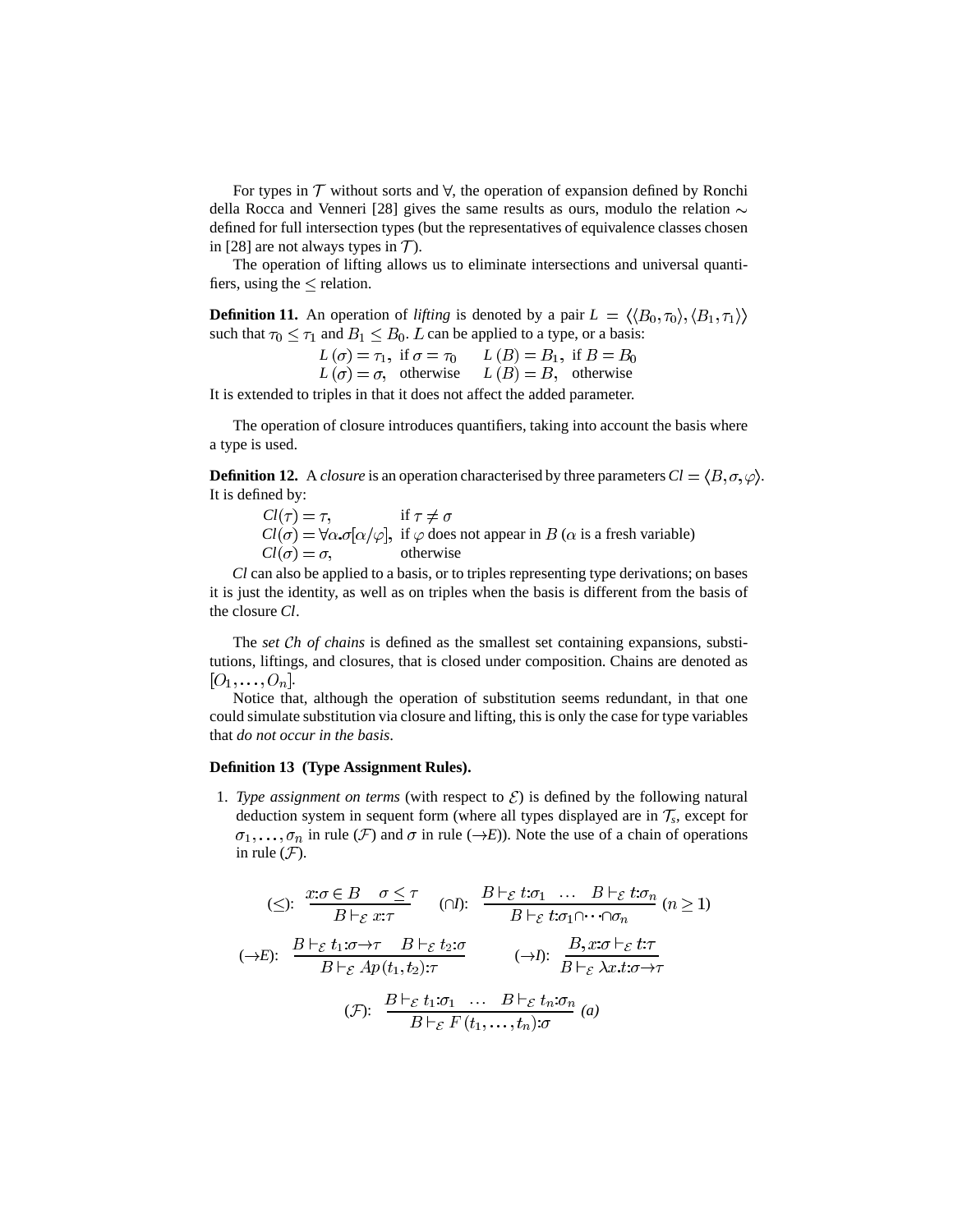$$
(\forall I): \frac{B\vdash_{\mathcal{E}} t:\sigma}{B\vdash_{\mathcal{E}} t:\forall \alpha.\sigma[\alpha/\varphi]}(b) \qquad (\forall E): \frac{B\vdash_{\mathcal{E}} t:\forall \alpha.\sigma}{B\vdash_{\mathcal{E}} t:\sigma[\tau/\alpha]}
$$

(*a*) : If  $F \in \mathcal{F}$ , and there exists a chain *Ch* such that  $\sigma_1 \rightarrow \cdots \rightarrow \sigma_n \rightarrow \sigma = Ch(\mathcal{E}(F))$ . (*b*) : If  $\varphi$  does not occur (free) in B.

2. We write  $B \vdash_{\mathcal{E}} t:\sigma$ , and say that t is *typeable*, if and only if this judgement is derivable using the above rules. If  $E$  is the set of types assigned to function symbols in such a derivation, we represent it by  $\langle B, \sigma, E \rangle$ .

The use of an environment in rule  $(F)$  introduces a notion of polymorphism for our function symbols, which is an extension (with intersection types and general quantification) of the ML-style of polymorphism. The environment returns the 'principal type' for a function symbol; this symbol can be used with types that are 'instances' of its principal type, obtained by applying chains of operations.

Note that the rule  $(\leq)$  is only defined for variables, and we have a  $(\forall E)$ -rule for arbitrary terms but not an  $(\cap E)$ -rule. Indeed, the  $(\cap E)$ -rule for arbitrary terms can be derived from this system of rules. On the other hand, the  $(\forall E)$ -rule cannot be derived if it is not present in the system. This asymmetry comes from the fact that our types are strict with respect to intersection, but not with respect to  $\forall$ .

**Type Assignment for Rewrite Rules** To ensure the subject reduction property, as in [6], type assignment on rewrite rules will be defined using the notion of principal pair.

**Definition 14.** A pair  $\langle P, \pi \rangle$  is called *a principal pair for t with respect to*  $\mathcal{E}$ , if  $P \vdash_{\mathcal{E}}$  $t:\pi$  and for every  $B, \sigma$  such that  $B \vdash_{\mathcal{E}} t:\sigma$  there is a chain *Ch* such that  $Ch(\langle P, \pi, E \rangle)$  =  $\langle B,\sigma,E'\rangle.$ 

The typeability of rules ensures consistency with respect to the environment.

- **Definition 15.** 1. We say that  $l \rightarrow r \in \mathbb{R}$  with defined symbol *F* is typeable with *respect to*  $\mathcal{E}$ , if there are  $P$ , and  $\pi \in \mathcal{T}$  such that:
	- (a)  $\langle P, \pi \rangle$  is a principal pair for l with respect to  $\mathcal{E}$ , and  $P \vdash_{\mathcal{E}} r : \pi$ .
	- (b) In  $P \vdash_{\mathcal{E}} l:\pi$  and  $P \vdash_{\mathcal{E}} r:\pi$  all occurrences of F are typed with  $\mathcal{E}(F)$ .
- 2. We say that a TRS  $+ \beta$  *is typeable with respect to*  $\mathcal{E}$ , if all  $\mathbf{r} \in \mathbb{R}$  are.

Note that for a rule  $F(t_1, \ldots, t_n) \to r$  to be typeable,  $\mathcal{E}(F)$  must be of the form  $\sigma_1 \rightarrow \cdots \rightarrow \sigma_n \rightarrow \sigma$ . Although  $\mathcal{E}(F)$  cannot have an outermost universal quantifier, its free variables play the same role as universally quantified variables (since they can be instantiated by substitution operations). In particular, for the polymorphic identity function I we will use  $\mathcal{E}(I) = \varphi \to \varphi$ .

Reductions preserve types in our system. To obtain this result, first we need to prove that the operations (substitution, expansion, lifting, and closure) are sound on typeable terms. Using that result, we can prove:

**Theorem 16 (Subject Reduction).** *If*  $B \vdash_{\mathcal{E}} t:\sigma$  *and*  $t \to t'$ *, then*  $B \vdash_{\mathcal{E}} t':\sigma$ *.*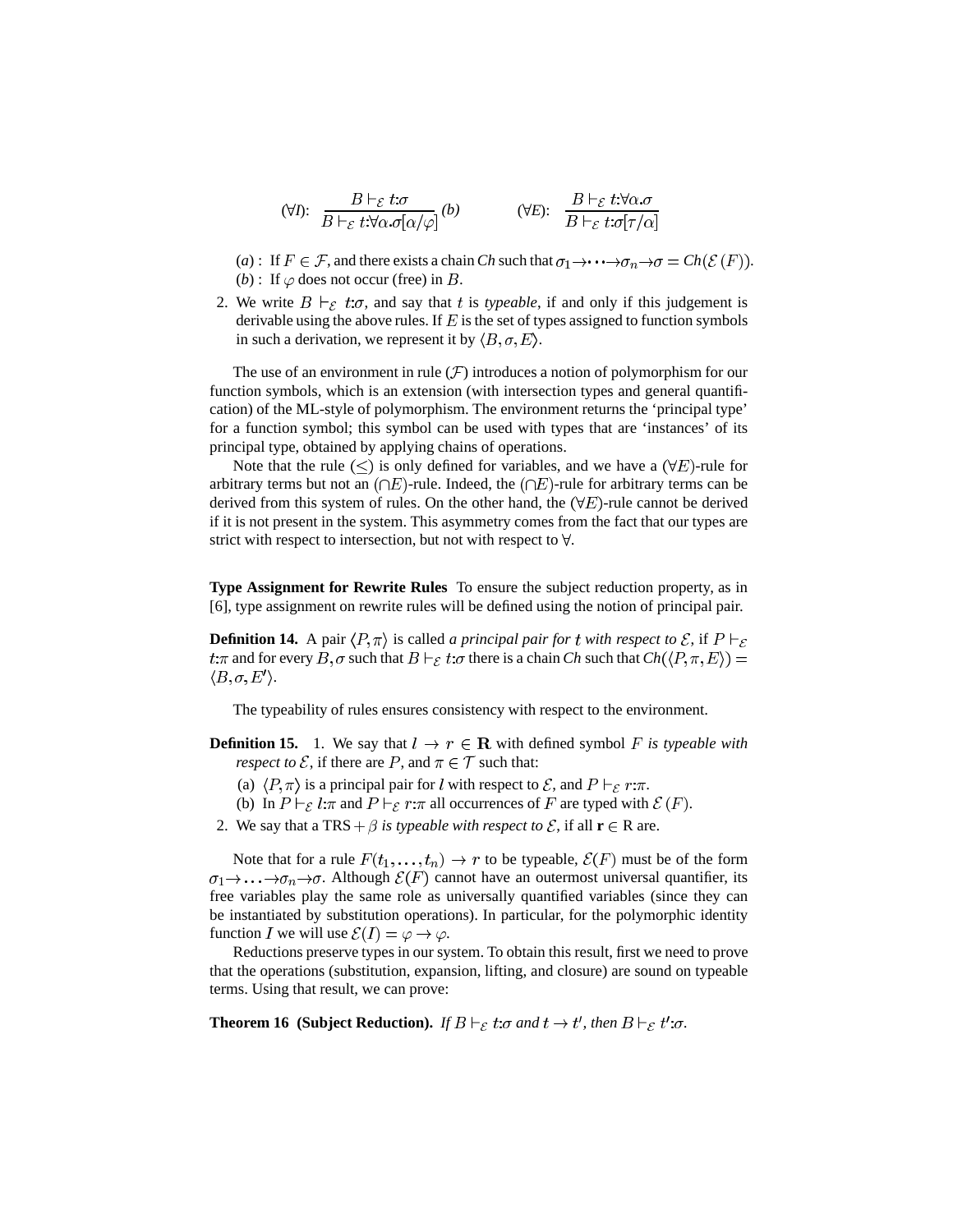### **3 Strong Normalisation**

Types serve not only as specifications and as a way to ensure that programs 'cannot go wrong' during execution, but also to ensure that computations terminate. In fact, this is a well-known property of the intersection system for LC, and of System F, but the situation is different in TRS (a rule  $t \to t$  may be typeable, although it is obviously non-terminating). Inspired by the work of Jouannaud and Okada [20], who defined a general scheme of recursion that ensures termination of higher-order rewrite rules combined with LC, we define a general scheme for  $TRS + \beta$ , such that typeability of the rewrite rules in the polymorphic intersection system defined in this paper implies strong normalization of all typeable terms.

**Definition 17 (General Scheme of Recursion).** Let  $\mathcal{F}_n = \mathcal{Q} \cup \{F^1, \ldots, F^n\}$ , where  $F^1, \ldots, F^n$  will be the defined symbols, and Q the set of constructors. We will assume that  $F^1, \ldots, F^n$  are defined incrementally (i.e. there is no mutual recursion), by typeable rules that satisfy the *general scheme*:

$$
F^i\left(\overline{\mathrm{C}}[\overline{x}], \overline{y}\right) \to \mathrm{C}'[F^i\left(\overline{\mathrm{C}_1}[\overline{x}], \overline{y}\right), \ldots, F^i\left(\overline{\mathrm{C}_m}[\overline{x}], \overline{y}\right), \overline{y}],
$$

where  $\bar{x}$ ,  $\bar{y}$  are sequences of variables such that  $\bar{x} \subseteq \bar{y}$ ;  $\bar{C}$ [], C'[],  $\bar{C}_1$ [], ...,  $\bar{C}_m$ [] are (sequences of) contexts with function symbols in  $\mathcal{F}_{i-1}$ ; and for every  $1 \leq j \leq m$ ,  $\overline{C}[\overline{x}] \triangleright_{mul} \overline{C_j}[\overline{x}]$ , where  $\triangleleft$  is the strict sub-term ordering (i.e.  $\triangleright$  denotes strict superterm) and '*mul*' denotes multi-set extension. Moreover, if  $\langle P, \pi \rangle$  is the principal pair of  $F^i(\overline{C}|\overline{x}|, \overline{y})$ , the types associated to the variables  $\overline{y}$  in P are the types of the corresponding arguments of  $F^i$  in  $\mathcal{E}(F^i)$ .

This general scheme is a generalization of primitive recursion. It imposes two main restrictions on the definition of functions: the terms in the multi-sets  $\overline{C_i}[\overline{x}]$  are subterms of terms in  $\overline{C}[\overline{x}]$  (this is the 'primitive recursive' aspect of the scheme), and the variables  $\bar{x}$  must also appear as arguments in the left-hand side of the rule. Both restrictions are essential to prove the Strong Normalization Theorem below. Although the general scheme has a primitive recursive aspect, it allows the definition of non-primitive functions thanks to the higher-order features available in  $TRS + \beta$ : for example, Ackermann's function can be represented. Also the rewrite rules of Combinatory Logic are *not* recursive, so, in particular, satisfy the scheme, and therefore the systems that satisfy the scheme have full computational power.

Using the power of the general schema, it is possible to prove the following

**Theorem 18 (Strong Normalization).** *If the rewrite rules satisfy the general schema, any typeable term is strongly normalisable.*

The proof, which we omit for lack of space, can be carried on by using Tait-Girard's method [17] and the techniques devised in [20] in order to cope with some of the difficulties that arise because of the presence of algebraic rewriting.

It is possible to show that if we assume the rules to satisfy the general schema, a typeable TRS  $+\beta$  without critical pairs in **R** is locally confluent on typeable terms (we omit also this proof for lack of space), and hence, by Newman's Lemma [25], we can deduce confluence from strong normalization and local confluence.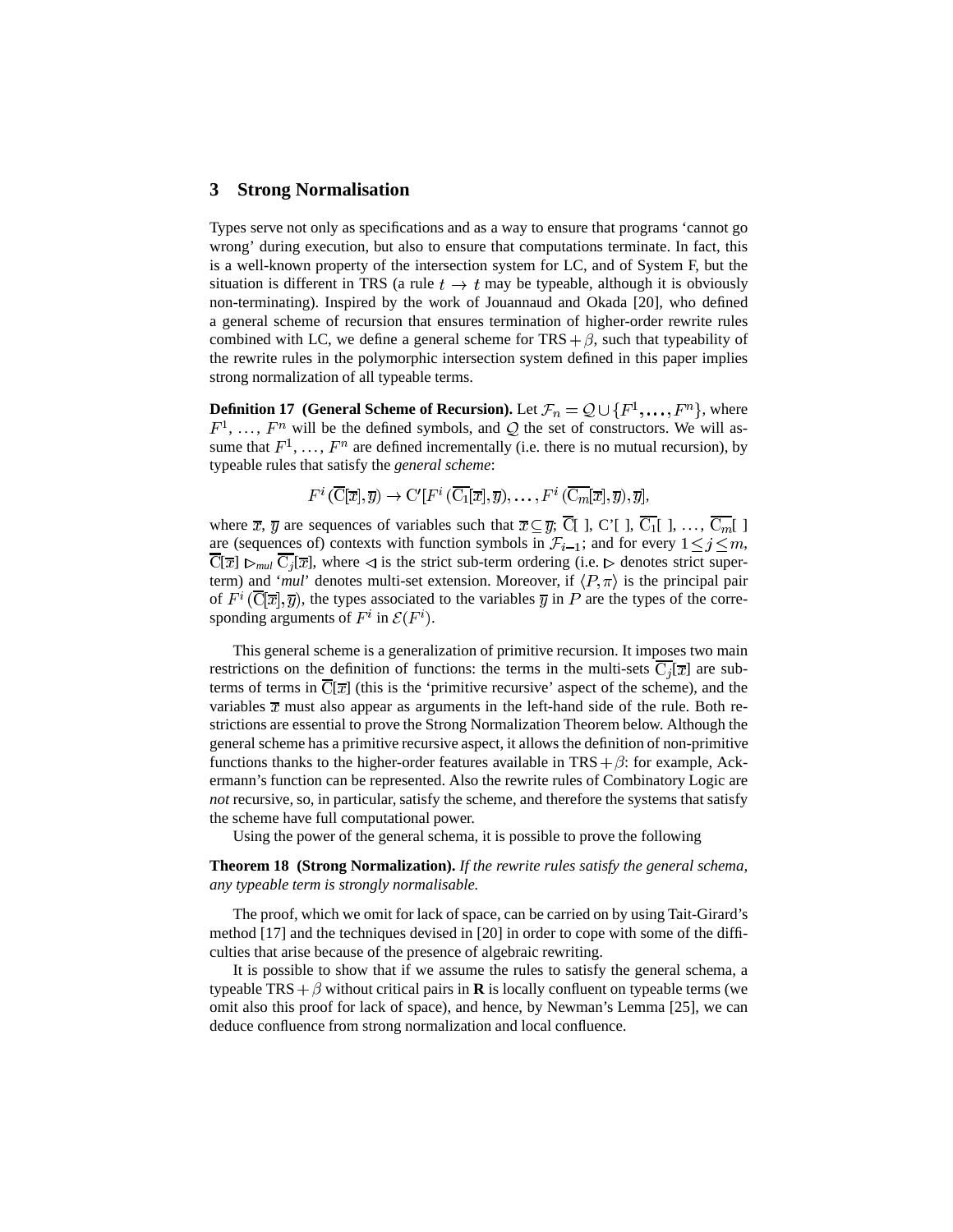## **4 Restriction to Rank 2**

In this section, we will present a decidable restriction of the type system, based on types of rank 2. Although the rank 2 intersection system and the rank 2 polymorphic system for LC type exactly the same set of terms [29], their combination results in a system with more expressive power: polymorphism can be expressed directly (using the universal quantifier) and, moreover, every typeable term has a principal type, as we will show below. The latter property does not hold in a system without intersection.

#### **4.1 Rank 2 type assignment**

**Definition 19.** We define polymorphic intersection types of Rank 2 in layers:  $\mathcal{T}_C$  are Curry types,  $\mathcal{T}_C^{\forall}$  are quantified Curry types,  $\mathcal{T}_I$ , types of rank 1, are intersections of quantified Curry types, and  $\mathcal{T}_2$  are types of Rank 2:

| $\mathcal{T}_C ::= \varphi \mid s \mid (\mathcal{T}_C \to \mathcal{T}_C)$             | $\mathcal{T}_C^{\forall} ::= \mathcal{T}_C \mid (\forall \alpha \cdot \mathcal{T}_C^{\forall}[\alpha/\varphi])$ |
|---------------------------------------------------------------------------------------|-----------------------------------------------------------------------------------------------------------------|
| $\mathcal{T}_I := (\mathcal{T}_C^{\forall} \cap \cdots \cap \mathcal{T}_C^{\forall})$ | $\mathcal{T}_2 ::= \mathcal{T}_C \mid (\mathcal{T}_1 \rightarrow \mathcal{T}_2)$                                |

Below, we will define a unification procedure that will recursively go through types. However, using the sets defined above, not every subtype of type in  $\mathcal{T}_2$  is a type in that same set. For example,  $\alpha \rightarrow \varphi$  is not a type in any of the sets defined above; however,  $\forall \alpha \ldotp \alpha \rightarrow \varphi \in \mathcal{T}_C^{\forall}$ , and therefore it can be that, when going through types in  $\mathcal{T}_2$  recursively,  $\alpha \rightarrow \varphi$  has to be dealt with. Since the distinction between free and bound variables is essential, we introduce, for every set  $\mathcal{T}_i$  defined above, also the set  $\mathcal{T}'_i$  of types, that contains also free occurrences of  $\alpha$ s. We will not always use the ' when speaking of these sets, however; it will be clear from the context which set is intended.

As for  $\mathcal{T}$ , we will consider a relation on types,  $\leq_2$ , that is the restriction to  $\mathcal{T}_2$  of the relation  $\leq$  defined in Def. 4. Notice that part ' $\forall \alpha.\sigma \rightarrow \tau \leq_2 \sigma \rightarrow \forall \alpha.\tau$ , if  $\alpha$  does not *occur in*  $\sigma$ ' is omitted, since  $\sigma \rightarrow \forall \alpha \tau$  is not a type of Rank 2.

The first three operations used for the Rank 2 system are straightforward variants of operations defined for the full system.

- **Definition 20.** 1. *Substitution*  $(\varphi \mapsto \rho) : \mathcal{T}_2 \to \mathcal{T}_2$  is defined as for the general system, but with the restriction that  $\rho \in \mathcal{T}_C$ . We use *Id<sub>S</sub>* for the substitution that replaces all variables by themselves, and write  $S$  for the set of all substitutions.
- 2. *Lifting* is defined as in Def. 11, but with the restriction that  $\leq$  is taken to be  $\leq$ .
- 3. *Closure* is defined as in Def. 12 as  $\langle B, \sigma, \varphi \rangle$ , with the restriction that  $\sigma \in \mathcal{T}_C^{\forall}$ .

The variant of expansion used in the Rank 2 system is quite different from that of Def. 9. The reason for this is that expansion, normally, increases the rank of a type, a feature that is of course not allowed within a system that limits the rank of types. Since below expansion is only used in very precise situations (within the procedure  $unify_2^{\forall}$  (), the solution is relatively easy: in the context of rank 2 types, expansion is only called on types in  $\mathcal{T}_c^{\forall}$ , so it is defined to work well there, by replacing *all* types by an intersection; in particular, intersections are not created at the left of an arrow.

**Definition 21.** Let B be a Rank 2 basis,  $\sigma \in \mathcal{T}_C^{\forall}$ , and  $n \geq 1$ . The triple  $\langle n, B, \sigma \rangle$ determines a *n*-fold *expansion* with respect to the pair  $\langle B, \sigma \rangle$ ,  $Ex_{\langle n,B,\sigma \rangle} : T_2 \to T_2$ , that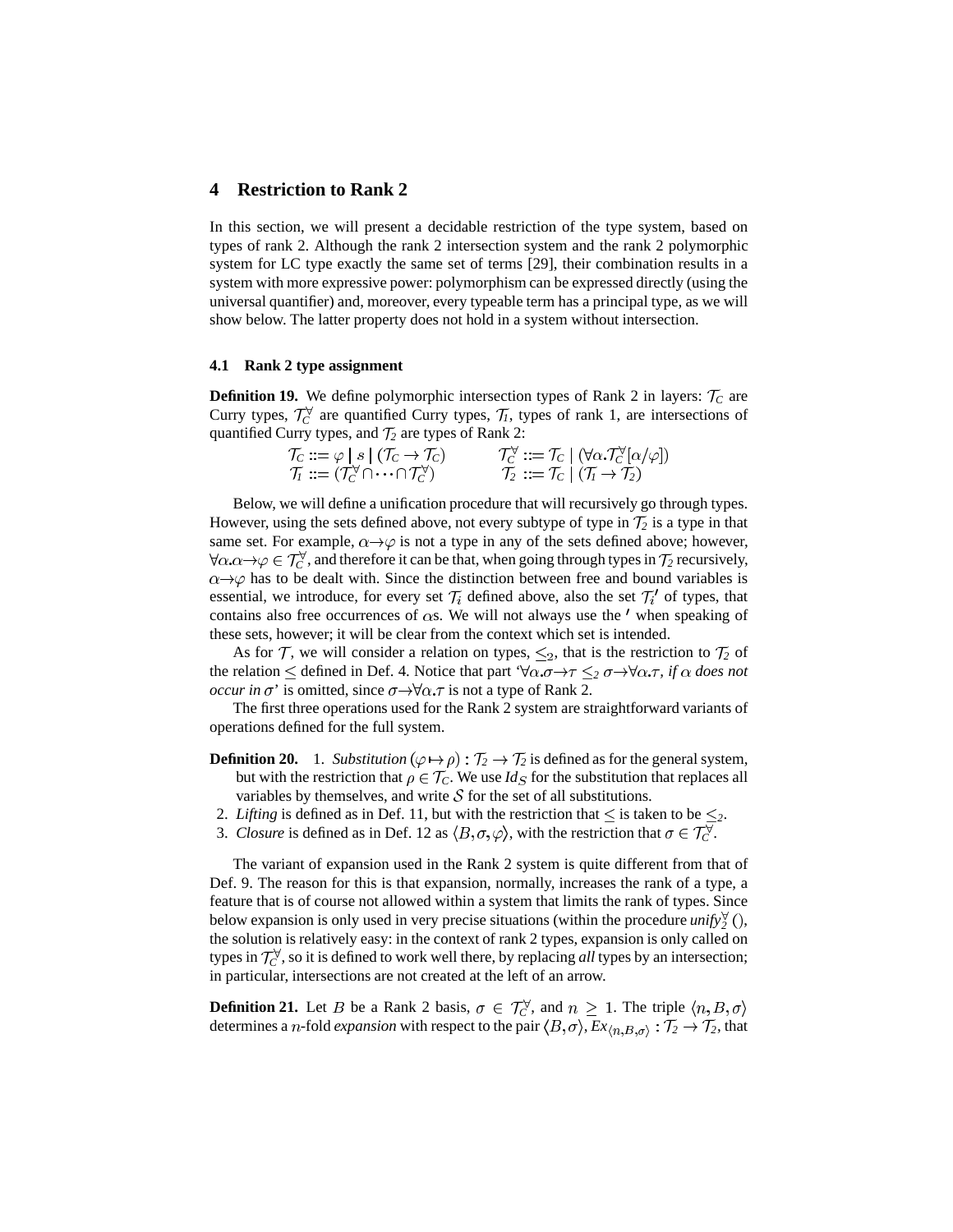is constructed as follows: Suppose  $V = {\varphi_1, \ldots, \varphi_m}$  is the set of all (free) variables occurring in  $\langle B,\sigma\rangle$ . Choose  $m \times n$  different variables  $\varphi_1^1,\ldots,\varphi_1^n,\ldots,\varphi_m^n,\ldots,\varphi_m^n$ such that each  $\varphi_j^i$   $(1 \le i \le n, 1 \le j \le m)$  does not occur in *V*. Let  $S_i$  be the substitution that replaces every  $\varphi_j$  by  $\varphi_j^i$ . Then  $Ex_{\langle n,B,\sigma\rangle}(\tau) = S_1(\tau) \cap \cdots \cap S_n(\tau)$ . Expansion is extended to bases and pairs in the straightforward way.

As before, operations will be grouped in chains.

**Definition 22.** *Rank 2 type assignment on terms* is defined by the following natural deduction system:

$$
\begin{aligned}\n&\text{($\leq$): } \frac{x:\sigma \in B \quad \sigma \leq_2 \tau}{B \vdash_{\varepsilon}^2 x:\tau} (\sigma \in \mathcal{T}_{C}^{\vee}, \tau \in \mathcal{T}_{C}) \quad (\mathcal{F}) : \quad & \frac{B \vdash_{\varepsilon}^2 t_1:\sigma_1 \quad \dots \quad B \vdash_{\varepsilon}^2 t_n:\sigma_n}{B \vdash_{\varepsilon}^2 F(t_1, \dots, t_n):\sigma} \text{ (a)} \\
&\text{($\to$E$): } \frac{B \vdash_{\varepsilon}^2 t_1:\sigma \to \tau \quad B \vdash_{\varepsilon}^2 t_2:\sigma}{B \vdash_{\varepsilon}^2 A p(t_1, t_2):\tau} \quad \text{($\to$I$): } \frac{B, x:\sigma \vdash_{\varepsilon}^2 t:\tau}{B \vdash_{\varepsilon}^2 \lambda x.t:\sigma \to \tau} \\
&\text{($\forall$I$): } \frac{B \vdash_{\varepsilon}^2 t:\sigma}{B \vdash_{\varepsilon}^2 t:\sigma \circ \sigma[\alpha/\varphi]} \text{ (b)} \quad \text{($\cap$I$): } \frac{B \vdash_{\varepsilon}^2 t:\sigma_1 \quad \dots \quad B \vdash_{\varepsilon}^2 t:\sigma_n}{B \vdash_{\varepsilon}^2 t:\sigma_1 \cap \dots \cap \sigma_n} \text{ (c)}\n\end{aligned}
$$

(*a*) : If  $F \in \mathcal{F}$ , and there exists an expansion-free chain of operations *Ch* such that  $\sigma_1 \rightarrow \cdots \rightarrow \sigma_n \rightarrow \sigma = Ch \left( \mathcal{E} (F) \right).$ 

- (*b*): If  $\varphi$  does not occur in *B*.
- (*c*): If  $n \geq 1$ , and  $\sigma_i \in \mathcal{T}_C^{\forall}$ , for every  $1 \leq i \leq n$ .

Notice that, since quantification elimination is implicit in rule  $(\leq)$ , when restricting the use of the quantifier to the left of arrows only, there is no longer need for a general  $(\forall E)$  rule; as rule  $(\cap E)$ , its use is in a strict system limited to variables, and there its actions are already performed by  $(\le)$ . In fact, this change is justified by the fact that it is possible to show that the operations (substitution, lifting, closure and expansion) are sound with respect to typing.

#### **4.2 Unification of Rank 2 Types**

In the context of types, unification is a procedure normally used to find a common instance for demanded and provided type for applications, i.e: if  $t_1$  has type  $\sigma \rightarrow \tau$ , and  $t_2$  has type  $\rho$ , then unification looks for a common instance of the types  $\sigma$  and  $\rho$  such that  $Ap(t_1, t_2)$  can be typed properly. The unification algorithm *unify*<sup> $\forall$ </sup> () presented in the next definition deals with just that problem. This meansthat it is not a full unification algorithm for types of Rank 2, but only an algorithm that finds the most general unifying chain for demanded and provided type. It is defined as a natural extension of Robinson's well-known unification algorithm *unify* () [27].

**Definition 23.** Unification of Curry types (extended with non-unifiable variables and type constants), *unify*  $: T_C' \times T_C' \rightarrow S$ , is defined by: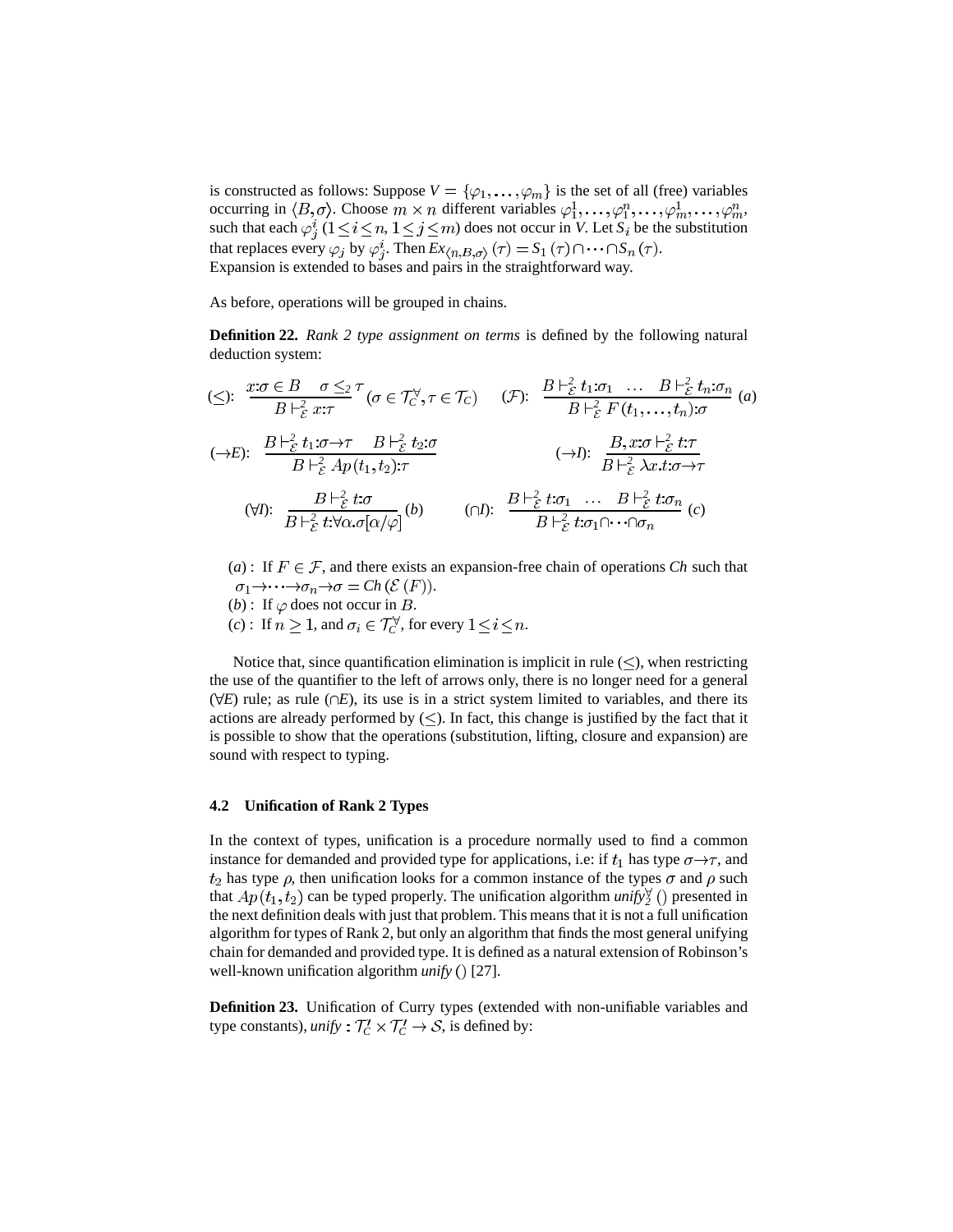$unify\left(\varphi_1,\varphi_2\right)$   $= \left(\varphi_1 \mapsto \varphi_2\right)$   $unify\left(c_1,c_1\right) = Id$  $unify\left(\alpha_{1}, \alpha_{1}\right)$   $= Id_{S}$   $unify\left(\sigma, \varphi\right)$   $= unify$ *unify*  $(\varphi, \tau)$  =  $(\varphi \mapsto \tau)$ , if  $\varphi$  does not occur in  $\tau$  and  $\tau$  is not a variable  $unify\ (\sigma \rightarrow \tau, \rho \rightarrow \mu) = S_2 \circ S_1$ , where  $S_1 = unify\ (\sigma, \rho)$ , and  $S_2 = unify$ 

(All non-specified cases, like *unify*  $(\alpha_1, \alpha_2)$ , with  $\alpha_1 \neq \alpha_2$ , fail.)

The unification algorithm  $unify_2^{\forall}$  () works roughly as follows: suppose we are trying to find a type for the term  $Ap(t_1, t_2)$ , and we know that both  $t_1$  and  $t_2$  are already typed by, respectively,  $\sigma \rightarrow \tau$  and  $\rho$ . Thus the demanded type  $\sigma$  is in  $\mathcal{T}_l$  and the provided type  $\rho$  is in  $\mathcal{T}_2$ . The unification algorithm looks for types that can be assigned to the terms  $t_1$ and  $t_2$  such that the application term can be typed properly, i.e. looks for types  $\mu$  and  $\nu$  such that  $\mu \rightarrow \nu$  is an instance of  $\sigma \rightarrow \tau$ , and  $\mu$  is an instance of  $\rho$ . It tries to unify the types  $\sigma$  and  $\rho$ , in trying to find a sequence of operations that does the right instantiation. In order to be consistent, the result of the unification of  $\sigma$  and  $\rho$  – a chain *Ch* – should always be such that  $Ch(\rho) \in \mathcal{T}_C^{\forall}$ . However, if  $\rho \notin \mathcal{T}_C^{\forall}$ , then in general  $Ch(\rho) \notin \mathcal{T}_C^{\forall}$ .

To overcome this difficulty, an algorithm  $to \tau_C^{\vee}$  () will be inserted that, when applied to the type  $\rho$ , returns a chain of operations that removes, if possible, intersections in  $\rho$ . This can be understood by the observation that, for example,  $((\sigma \rightarrow \sigma) \rightarrow \sigma \rightarrow \sigma) \rightarrow \sigma$  is a substitution instance of  $((\varphi_1 \to \varphi_1) \to \varphi_2) \cap (\varphi_3 \to \varphi_4 \to \varphi_4) \to \varphi_5$ . Note that if quantifiers appear in  $\rho$ , the *to*  $\mathcal{T}_C^{\forall}$  () procedure fails; so quantifiers that appear before an arrow cannot be removed.

The algorithm *unify*<sup> $\forall$ </sup> () is called with the types  $\sigma$  and  $\rho'$ , the latter being  $\rho$  in which the intersections are removed by  $to \mathcal{T}_C^{\forall}$  (). Since none of the derivation rules, nor one of the operations, allows for the removal of a quantifier that occurs *inside* a type, if  $\sigma$  =  $\forall \overline{\alpha} \cdot \sigma'$ , the unification of  $\sigma$  with  $\rho'$  will not remove the  $\forall \overline{\alpha}$  part.

It is possible that  $\sigma \notin \mathcal{T}_C$ , so it can be that  $\rho$  must be expanded. Since such an operation affects also the basis, the third argument of *unify*<sup> $\forall$ </sup> () is a basis.

**Definition 24.** Let *Ch* be the set of all chains.  $\iota \circ \mathcal{T}_C^{\forall}$  ():  $\mathcal{T}_2 \to Ch$  is defined by:

 $to \mathcal{T}_C^{\forall}(\sigma) = [Id_S],$  if  $\sigma \in \mathcal{T}_C$  $to \mathcal{T}_C^{\forall} ((\sigma_1 \cap \cdots \cap \sigma_n) \to \mu) = [S_1, \ldots, S_{n-1}] * Ch$ , otherwise, where, for every  $1 \le i \le n-1$ ,  $S_i = \text{unify } ([S_1, \ldots, S_{i-1}](\sigma_1), [S_1, \ldots, S_{i-1}](\sigma_{i+1}),$  and  $Ch = to\mathcal{T}_C^{\forall} ([S_1, \ldots, S])$ 

(Again, notice that  $\iota \circ \mathcal{T}_C^{\forall}(\sigma)$  fails if  $\sigma$  contains  $\forall$ .)

**Definition 25.** Let  $\beta$  be the set of all bases, and *Ch* the set of all chains. *unify*<sup> $\forall$ </sup>  $\colon \mathcal{T}_1 \times$  $\mathcal{T}_C \times \mathcal{B} \to \mathcal{C}h$  is defined by: *unify*<sub>2</sub><sup> $\forall$ </sup> (( $\forall \overline{\alpha_1}.\sigma_1$ )  $\cap$   $\ldots$   $\cap$  ( $\forall \overline{\alpha_n}.\sigma_n$ ),  $\tau$ ,  $B$ ) = [Ex]  $* Ch_1 * \cdots * Ch_n$ , where  $Ex = n_{(B,\tau)}$ ,  $\tau_1 \cap \cdots \cap \tau_n = Ex(\tau)$ , and, for every  $1 \le i \le n$  $Ex = n_{\langle B,\tau \rangle}$ ,  $\tau_1 \cap \cdots \cap \tau_n = Ex(\tau)$ , and, for every  $\mathcal{L}$  *Cl*<sub>i</sub> =  $\langle S_i, \ldots, S_{i-1} | (\sigma_i), \tau_i \rangle$   $Cl_i = \langle S_i(B), S_i(\sigma_i), \overline{\alpha_i} \rangle$ , and  $Ch_i = [S_i, Cl_i]$ 

Notice that *unify* (),  $to \mathcal{T}_C^{\forall}$  (), and *unify*  $\frac{\partial}{\partial \theta}$  all return lifting-free chains.

The closure operations in the definition of *unify*<sup> $\forall$ </sup> () are correct because the variables  $\overline{\alpha_i}$  do not appear in B. Notice also that *unify*  $\left(\right)$  only fails when *unify* () fails, and that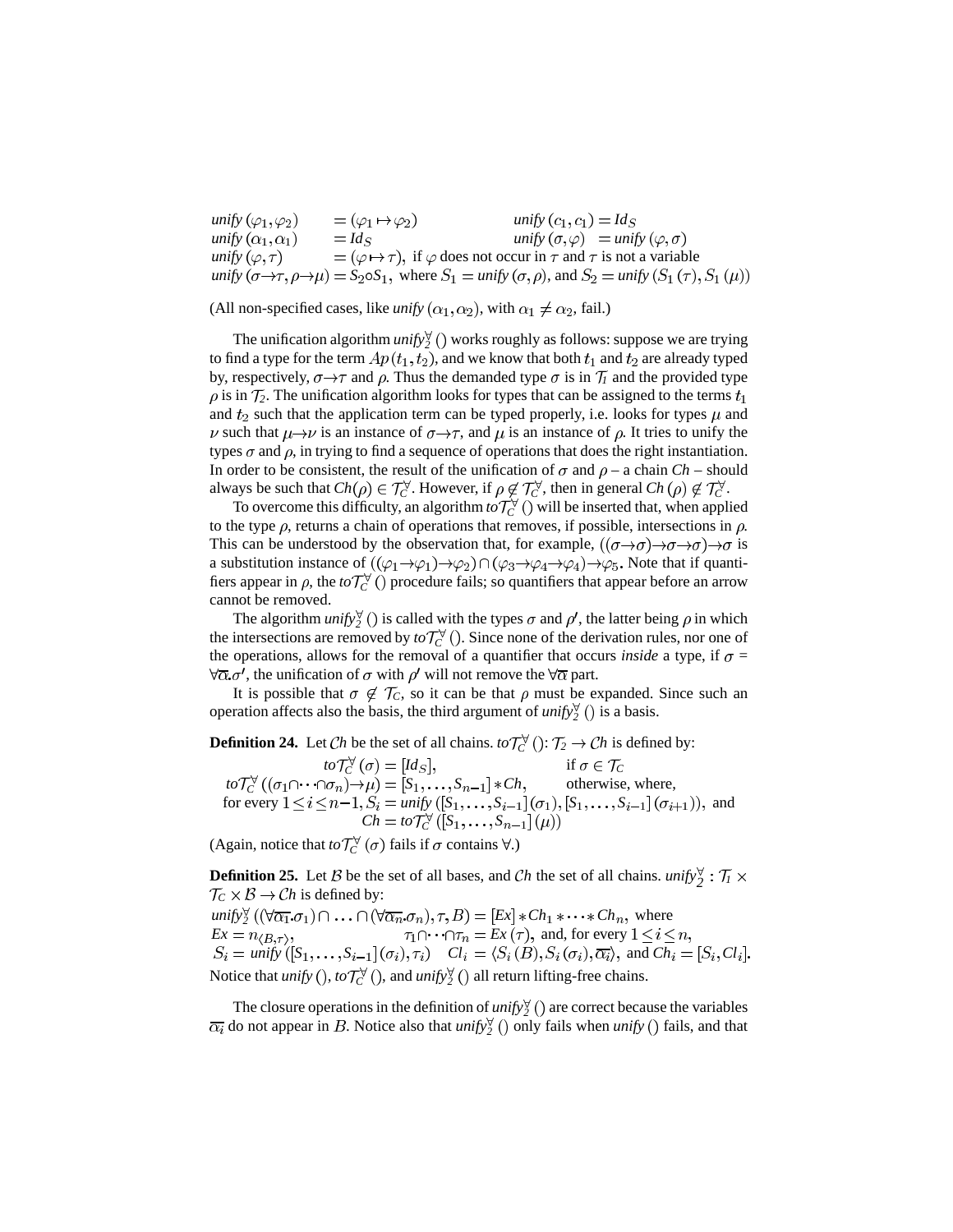$to \mathcal{T}_C^{\forall}$  () fails when either *unify* () fails or when the argument contains  $\forall$ , and that the other operations never fail. Because of this relation between *unify*<sub>2</sub><sup> $\vee$ </sup> () and *to*  $\mathcal{T}_C^{\vee}$  () on one side, and *unify*  $()$  on the other, the procedures defined here are terminating and type assignment in the system defined in this section is decidable.

#### **4.3 Principal pairs for terms**

In this subsection, the principal pair for a term t with respect to  $\mathcal{E} - PP_{\mathcal{E}}(t)$  – is defined, consisting of basis P and type  $\pi$ . In Theorem 27 it will be shown that, for every term, this is indeed the principal one.

Notice that, in the definition below, if  $PP_{\mathcal{E}}(t) = \langle P, \pi \rangle$ , then  $\pi \in \mathcal{T}_2$ . For example, the principal pair for the term  $\lambda x.x$  is  $\langle \emptyset, \varphi \rightarrow \varphi \rangle$ , so, in particular, it is not  $\langle \emptyset, \forall \alpha . \alpha \rightarrow \alpha \rangle$ . Although one could argue that the latter type is more 'principal' in the sense that it expresses the generic character the principal type is supposed to have, we have chosen to use the former instead. This is mainly for technical reasons; because unification is used in the definition below, using the latter type, we would often be forced to remove the external quantifiers. Both types can be seen as 'principal' though, since  $\forall \alpha \cdot \alpha \rightarrow \alpha$ can be obtained from  $\varphi \rightarrow \varphi$  by closure, and  $\varphi \rightarrow \varphi$  from  $\forall \alpha . \alpha \rightarrow \alpha$  by lifting.

**Definition 26.** Let t be a term in  $T(\mathcal{F}, \mathcal{X})$ . Using *unify*<sub>2</sub><sup> $\vee$ </sup> (*)*, *PP*<sub>*E*</sub> (*t*) is defined by:

- 1.  $t \equiv x$ . Then  $PP_{\mathcal{E}}(x) = \langle \{x:\varphi\}, \varphi \rangle$ .
- 2.  $t \equiv \lambda x \cdot t'$ . Let  $PP_{\mathcal{E}}(t') = \langle P, \pi \rangle$ , then:
	- (a) If x occurs free in t', and  $x:\sigma \in P$ , then  $PP_{\mathcal{E}}(\lambda x.t') = \langle P \setminus x, \sigma \to \pi \rangle$ .
	- (b) Otherwise  $PP_{\varepsilon}(\lambda x.t') = \langle P, \varphi \to \pi \rangle$  where  $\varphi$  is a fresh variable.
- 3.  $t \equiv Ap(t_1, t_2)$ . Let  $PP_{\mathcal{E}}(t_1) = \langle P_1, \pi_1 \rangle$ ,  $PP_{\mathcal{E}}(t_2) = \langle P_2, \pi_2 \rangle$  (choose, if necessary, trivial variants such that these pairs are disjoint), and  $S_2 = to \mathcal{T}_C^{\forall}(\pi_2)$ , then:
	- (a) If  $\pi_1 \in \mathcal{T}_C$  then:  $PP_{\mathcal{E}}(Ap(t_1, t_2)) = \langle P, \pi \rangle$ , where  $P = \langle S_2, S_1 \rangle (\Pi \{P_1, P_2\})$ ,  $S_1 = \text{unify}(\pi_1, S_2(\pi_2) \rightarrow \varphi)$ , and  $\pi = \langle S_2, S_1 \rangle (\varphi)$ , and  $\varphi$  is a fresh variable.
	- (b) If  $\pi_1 = \sigma \rightarrow \tau$ , with  $\sigma \in \mathcal{T}_1$ ,  $\tau \in \mathcal{T}_2$ , then  $PP_{\mathcal{E}}(Ap(t_1, t_2)) = \langle P, \pi \rangle$ , where *Ch*  $(\Pi\{P_1, P_2\})$ ,  $Ch = \text{unify}_2^{\forall} (\sigma, S_2(\pi_2), S_2(P_2))$ , and  $\langle S_2 \rangle * Ch(\tau)$ .
- 4.  $t \equiv F(t_1, \ldots, t_n)$ . Assume  $\mathcal{E}(F) = \gamma_1 \rightarrow \cdots \rightarrow \gamma_n \rightarrow \gamma$ , and let, for every  $1 \le i \le n$ ,  $PP_{\mathcal{E}}(t_i) = \langle P_i, \pi_i \rangle$  (choose, if necessary, trivial variants such that the  $\langle P_i, \pi_i \rangle$  are disjoint in pairs), then:

$$
PP_{\mathcal{E}}(F(t_1,...,t_n)) = \langle P,\pi \rangle,
$$
  
\nwhere  $P = [S_1,...,S_n] * Ch_1 * \cdots * Ch_n (H\{P_1,...,P_n\})$   
\n
$$
S_i = to \mathcal{T}_{C}^{\forall}(\pi_i)
$$
  
\n
$$
Ch_i = unify_2^{\forall} (Ch_1 * \cdots * Ch_{i-1} (\gamma'_i), S_i(\pi_i), S_i(P_i)),
$$
  
\n
$$
\pi = [S_1,...,S_n] * Ch_1 * \cdots * Ch_n (\gamma')
$$
  
\n
$$
\gamma'_1 \rightarrow \cdots \rightarrow \gamma'_n \rightarrow \gamma'
$$
 is a fresh instance of  $\gamma_1 \rightarrow \cdots \rightarrow \gamma_n \rightarrow \gamma$ .

Note that, since *unify* () or *unify*<sup> $\forall$ </sup> () may fail, not every term has a principal pair.

The main result for the Rank 2 system is the following: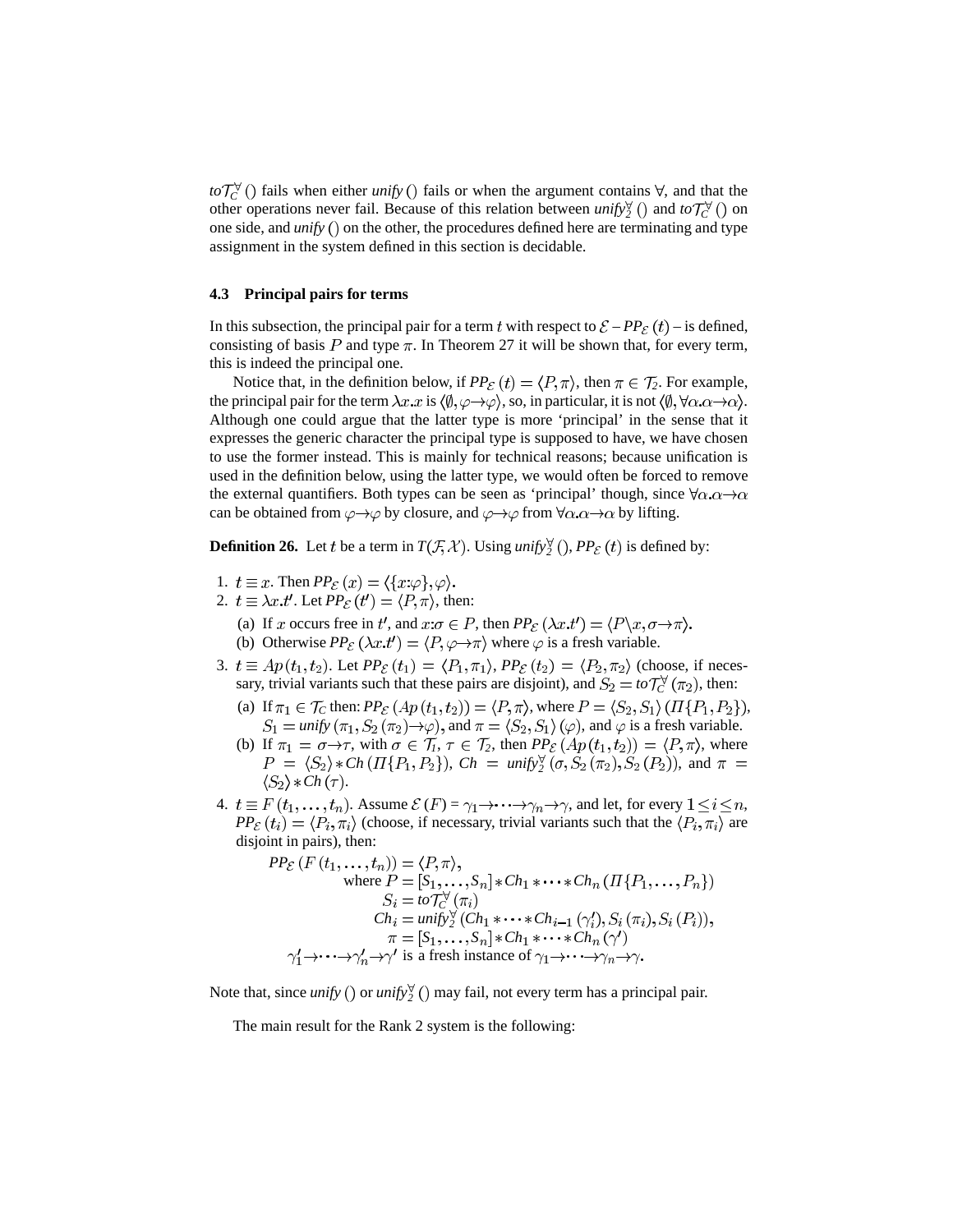#### **Theorem 27 (Soundness and Completeness of**  $PP_{\mathcal{E}}$ **).**

- $-FTPP_{\mathcal{E}}(t) = \langle P, \pi \rangle$ , then  $P \vdash_{\mathcal{E}}^2 t : \pi$ .
- $-If B \vdash^2_{\mathcal{E}} t.\sigma$ , then there are a basis P and type  $\pi$  such that  $PP_{\mathcal{E}}(t) = \langle P, \pi \rangle$ , and *there is a chain Ch such that*  $Ch(\langle P,\pi \rangle) = \langle B,\sigma \rangle$ *.*

## **References**

- 1. S. van Bakel. Complete restrictions of the Intersection Type Discipline. *TCS*, 102(1):135– 163, 1992.
- 2. S. van Bakel. Principal type schemes for the Strict Type Assignment System. *Logic and Computation*, 3(6):643–670, 1993.
- 3. S. van Bakel. Intersection Type Assignment Systems. *TCS*, 151(2):385–435, 1995.
- 4. S. van Bakel. Rank 2 Intersection Type Assignment in Term Rewriting Systems. *Fundamenta Informaticae*, 2(26):141–166, 1996.
- 5. S. van Bakel, F. Barbanera, and M. Fernández. Rewrite Systems with Abstraction and  $\beta$ rule: Types, Approximants and Normalization. In *ESOP'96*, *LNCS* 1058, pages 387–403. Springer-Verlag, 1996.
- 6. S. van Bakel and M. Fernandez. ´ Normalization Results for Typeable Rewrite Systems. *I&C* 133(2):73–116, 1997.
- 7. F. Barbanera and M. Fernández. Intersection Type Assignment Systems with Higher-Order Algebraic Rewriting. *TCS* 170:173–207, 1996.
- 8. F. Barbanera, M. Fernández, and H. Geuvers. Modularity of Strong Normalization and Confluence in the Algebraic  $\lambda$ -cube. In *LICS* '94, 1994.
- 9. H. Barendregt. *The Lambda Calculus: its Syntax and Semantics*. North-Holland, Amsterdam, revised edition, 1984.
- 10. H. Barendregt, M. Coppo, and M. Dezani-Ciancaglini. A filter lambda model and the completeness of type assignment. *J. of Symbolic Logic*, 48(4):931–940, 1983.
- 11. V. Breazu-Tannen and J. Gallier. Polymorphic rewriting conserves algebraic strong normalization. *TCS* 83(1):3–28, 1991.
- 12. V. Breazu-Tannen and J. Gallier. Polymorphic rewriting conserves algebraic confluence. *I&C* 82:3–28, 1992.
- 13. A.Bucciarelli, S. De Lorenzis, A. Piperno, I. Salvo. Some Computational Properties of Intersection Types (Extended Abstract). In *LICS '99*, pages 109–118, 1999.
- 14. N. Dershowitz and J.P. Jouannaud. Rewrite systems. In J. van Leeuwen, editor, *Handbook of Theoretical Computer Science*, volume B, chapter 6, pages 245–320. North-Holland, 1990.
- 15. M.Fernández. Type Assignment and Termination of Interaction Nets. *Mathematical Structures of Computer Science*, 1998.
- 16. M. Fernández and J.P. Jouannaud. Modular termination of term rewriting systems revisited. In *LNCS* 906, pages 255–272. Springer-Verlag, 1994.
- 17. J.-Y. Girard, Y. Lafont, and P. Taylor. *Proofs and Types*. Cambridge Tracts in Theoretical Computer Science. Cambridge University Press, 1989.
- 18. J.Y. Girard. The System F of Variable Types, Fifteen years later. *TCS* 45:159–192, 1986.
- 19. B. Jacobs, I. Margaria, and M. Zacchi. Filter models with polymorphic types. *TCS* 95:143– 158, 1992.
- 20. J.P. Jouannaud and M. Okada. Executable higher-order algebraic specification languages. In LICS '92, pages 350–361, 1991.
- 21. A.J. Kfoury and J. Tiuryn. Type reconstruction in finite-rank fragments of the second-order -calculus. *I&C* 98(2):228–257, 1992.